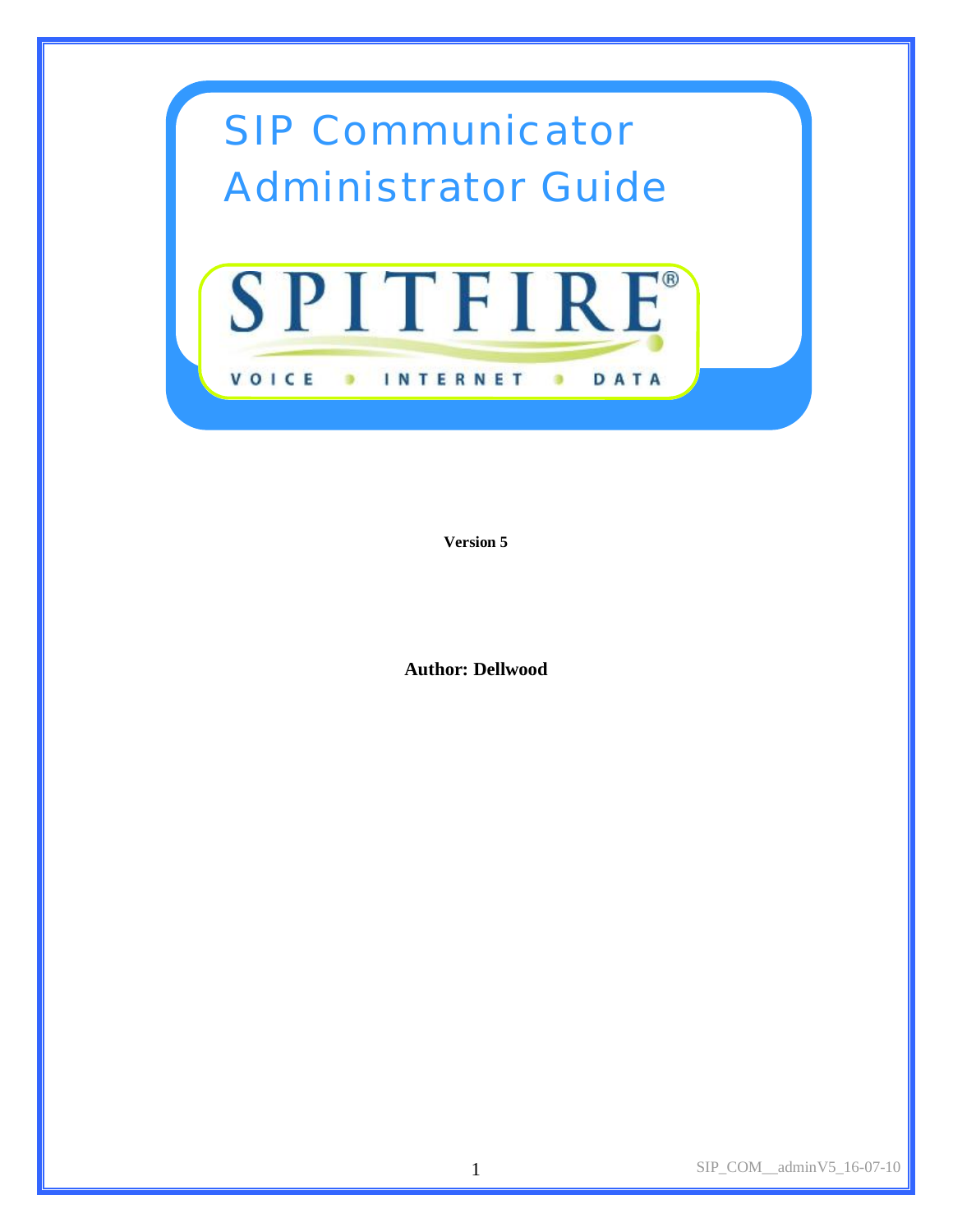# **Contents**

|  | Page 3  |
|--|---------|
|  | Page 3  |
|  | Page 3  |
|  | Page 4  |
|  | Page 5  |
|  | Page 7  |
|  | Page 10 |
|  | Page 12 |
|  | Page 12 |
|  | Page 14 |
|  | Page 15 |
|  | Page 16 |
|  |         |
|  |         |
|  | Page 21 |
|  |         |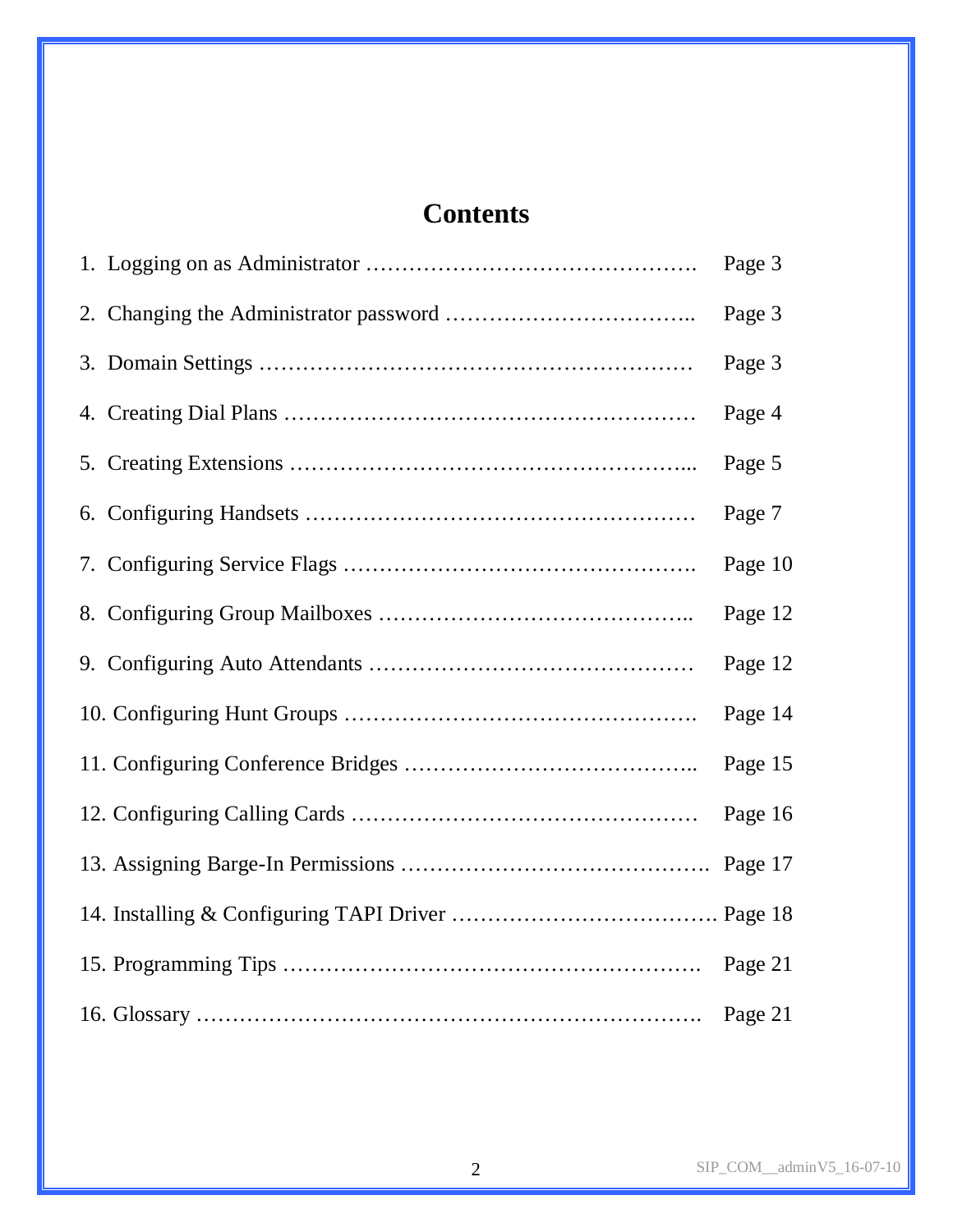| 1. Logging on as Administrator:                                                                                                                                                                                                                                             |
|-----------------------------------------------------------------------------------------------------------------------------------------------------------------------------------------------------------------------------------------------------------------------------|
| Browse to: https://pbxX.spitfiretsp.net/ Where $X = PBX$ number where domain is configured                                                                                                                                                                                  |
| Please enter your login information. For more<br>information about the login procedure, please<br>see the online documentation.<br><b>PBX Login</b><br>Account:<br>Password!<br>Login Type:<br>Automatic<br>English<br>Language:<br>Login<br>El Remember logis information. |
| Enter the admin user account: 0000@subdomain.spitfiretsp.net<br>Enter the admin password: Supplied by Spitfire                                                                                                                                                              |
| 2. Changing the Administrator password:                                                                                                                                                                                                                                     |
| SPITFIRE<br><b>STERLE E RIS</b><br>Settings Accounts Trunks Dial-Pians Status                                                                                                                                                                                               |
| Select Accounts from the menu bar:<br>Click Edit next to the Admin account.<br>Change the Web Password.<br>Click Save.                                                                                                                                                      |
| 3. Domain Settings:                                                                                                                                                                                                                                                         |
| Used to set default settings and timers for the domain.<br>SPITFIRE<br><b>GIRLS ALBERT</b><br>Settings Accounts Trunks Dial-Plans Status<br>Admin<br><b>Domain-Sattings Feature-Codes Address-Book Buttons</b>                                                              |
| Domain Settings for Domain Dale's (dale.spitfiretsp.net)                                                                                                                                                                                                                    |
| Voicemail Timeout: Number of seconds that a call will ring at an extension before going to voicemail.<br>Users can over-ride this setting.                                                                                                                                  |

- Voicemail Size: Number of messages that can be stored.
- Mailbox Escape Account: Where calls should be directed if caller dials "0" while listening to mailbox greeting. *Users can over-ride this setting*
- Mailbox Direct Dial Prefix: Dial this digit in front of the extension number to call/transfer a call directly to the mailbox.
- Mailbox Explanation Prompt: Turns system greeting on or off.
- Call Forward On No Answer Timeout: Default time calls rings at extension before being diverted if callforward no-answer is set. *Users can over-ride this setting.*
- Park Reminder: Will ring extension if parked call is forgotten.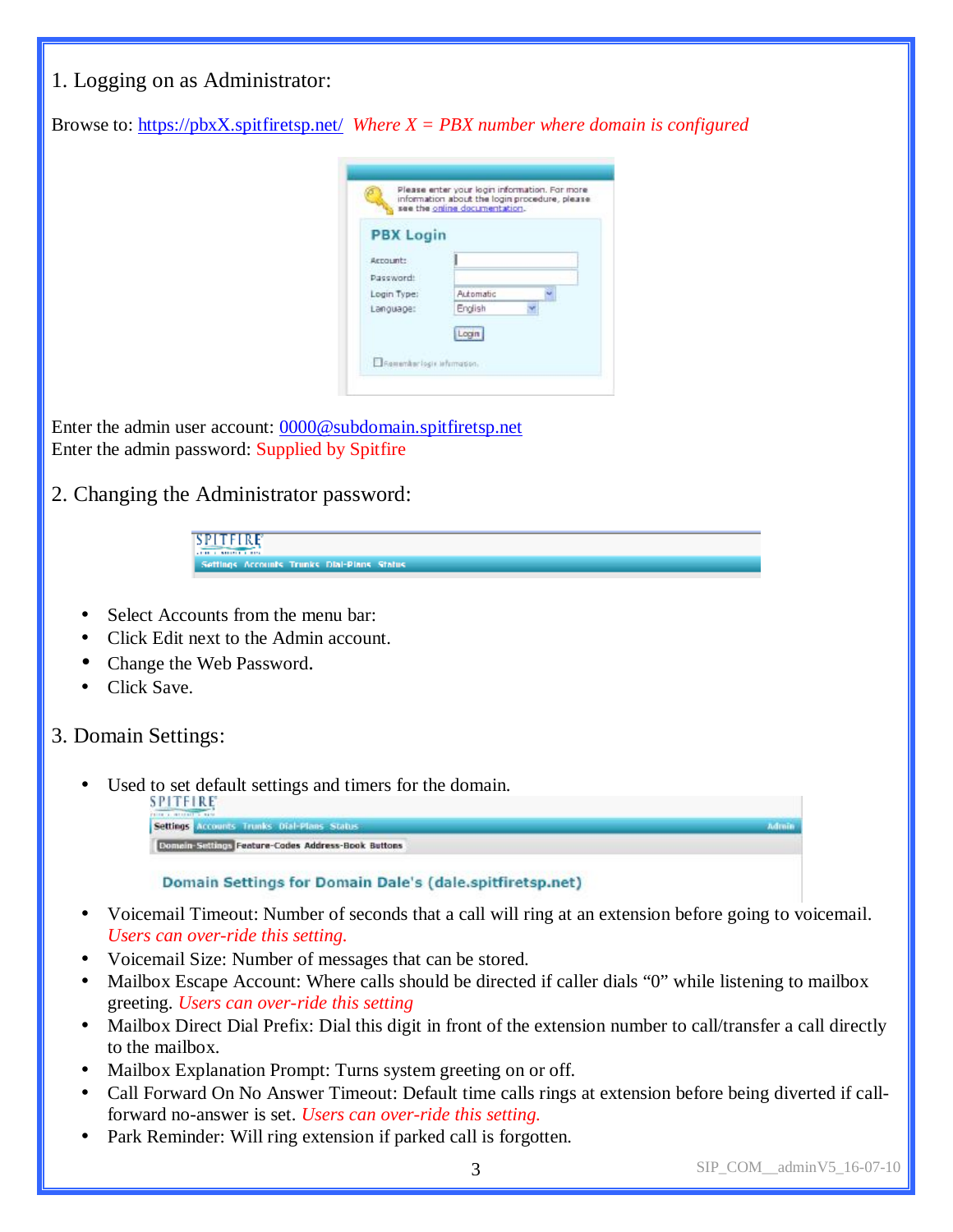# 4. Creating Dial Plans

- Select Dial-Plans from the menu bar:
- Type in the name for the Dial Plan and click Create as shown below.

| List                                                               |                                                                                                |               |
|--------------------------------------------------------------------|------------------------------------------------------------------------------------------------|---------------|
| <b>Current Dial Plans</b>                                          |                                                                                                |               |
|                                                                    |                                                                                                |               |
| This list shows the ourrently available dialiplans on this system. | Please be careful didong the delate button, because the dial plan will be deleted permanently. |               |
|                                                                    |                                                                                                | <b>Delete</b> |
| Name<br>All Calls                                                  | Edit<br>$\mathbb{Z}$                                                                           | ×             |
|                                                                    |                                                                                                |               |

• Click Edit for the Dial Plan just created.

|                           |            | help for more information on how to use the advanced features of the dial plan. | Quick Usage: Use simple patterns for matching the input (for example, '9"" or "911"), and just leave the replacement empty. Please see the online |
|---------------------------|------------|---------------------------------------------------------------------------------|---------------------------------------------------------------------------------------------------------------------------------------------------|
| Pref                      | Trunk      | Pattern                                                                         | Replacement                                                                                                                                       |
| $\frac{100}{\text{Save}}$ | Unassigned |                                                                                 |                                                                                                                                                   |
|                           |            |                                                                                 |                                                                                                                                                   |

• Overwrite default entries with preferred dialling patterns and click "Save"

|      |             |         | Quick Usage: Use simple patterns for matching the input (for example, "9"" or "911"), and just leave the replacement empty. Please see the online<br>help for more information on how to use the advanced features of the dial pl |
|------|-------------|---------|-----------------------------------------------------------------------------------------------------------------------------------------------------------------------------------------------------------------------------------|
|      |             |         |                                                                                                                                                                                                                                   |
| Pref | Trunk       | Pattern | Replacement                                                                                                                                                                                                                       |
| 100  | Unassigned  |         |                                                                                                                                                                                                                                   |
|      | Not Allowed | 00°     |                                                                                                                                                                                                                                   |
| 30   |             |         |                                                                                                                                                                                                                                   |

*Note: In this example all international calls are barred.*

- Pref: The order in which applied rules are checked. Rules with lower Pref are checked  $1<sup>st</sup>$ .
- Trunk: Select you domain trunk or other routing options from the drop down list.
- Pattern: Dialling pattern checked by system. (\* indicates all numbers)
- Replacement: Replacement dial string.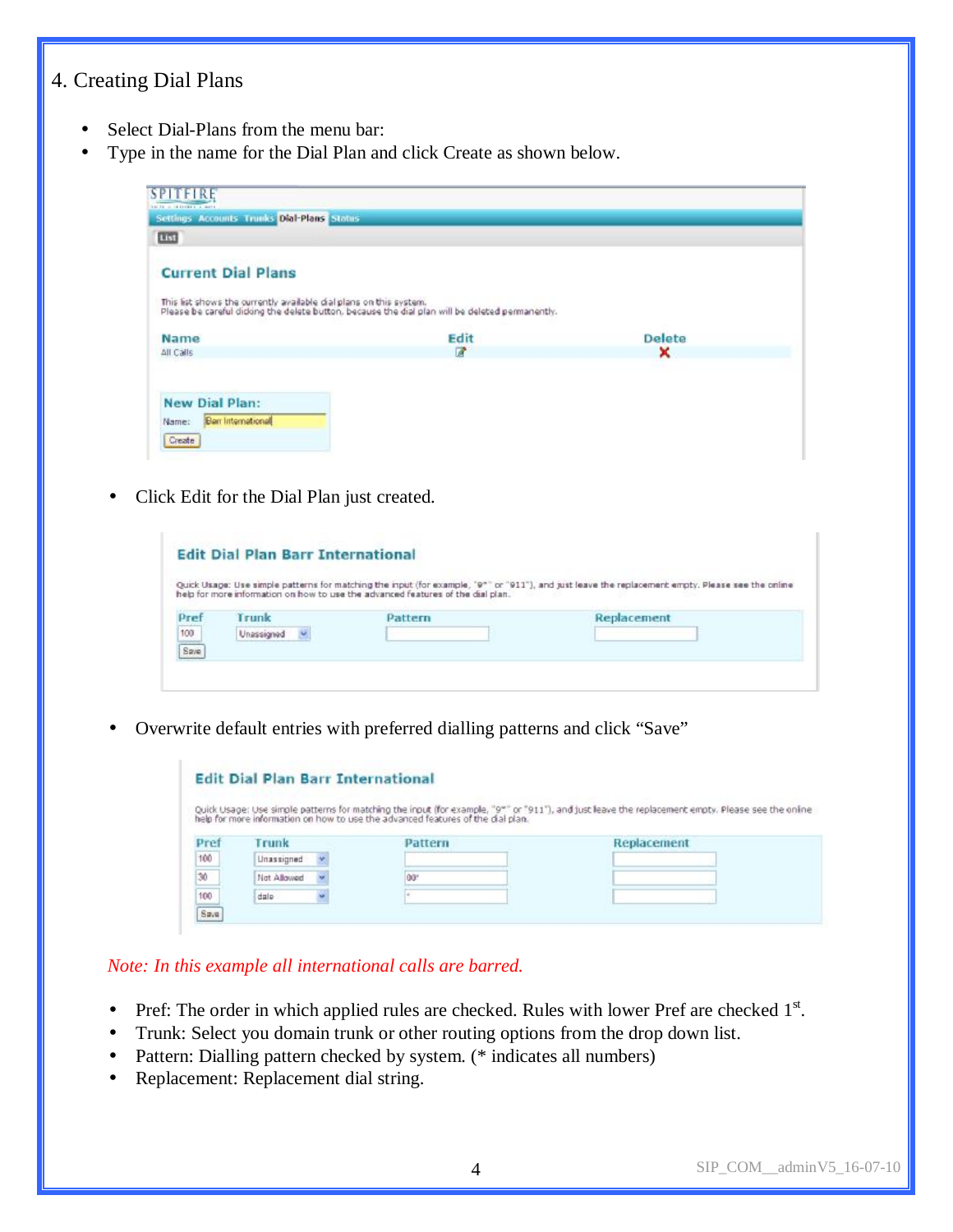# 5. Creating Extensions:

- Select Accounts from the menu bar.
- Select Create.



- Select Extension under Account Type.
- Select a Dial Plan to be used by the extension/s.
- Enter in the details for up to 10 extensions simultaneously.
- Click Create.
- Number: Enter the extension number and DDI (If assigned) separated by a "/" *Note: when creating an extension separating the extension and DDI numbers with a "/" will create 1 account with two aliases using a space will create two separate accounts. The "/" should only be used when creating extensions, if adding a DDI to an extension when editing it, then use a space. Do not add the leading*  zero of the DDI. After creating return to "List" and ensure that you see the two entries for the *extension created: 2003 Extension(Alison Clark)*

*2075087862 <2003> Extension(Alison Clark)* 

- Name: This is the name displayed when you call another user on the domain. The name displayed on the handset in "idle" state is configured on the handset.
- SIP Pass: Used by handset to register.
- Web Pass: Used to access user web interface.
- Pin: Used to access voicemail remotely.
- Email: For voicemail to email and other notifications.
- To edit an extension select Lists under Accounts.
- Select Edit.

| Settings Accounts Trunks Dial-Plans Status |                                |                     |             |               |
|--------------------------------------------|--------------------------------|---------------------|-------------|---------------|
| <b>Hill Create</b>                         |                                |                     |             |               |
| 0000Co5                                    |                                |                     |             |               |
| Account                                    | Type (Name)                    | <b>Status</b>       | Edit        | <b>Delete</b> |
| $0000*$                                    | Extension (admin only)         |                     | ₫           | č             |
| 1001                                       | Extension (main mailbox)       | 2 Regs <sup>2</sup> | <b>RADA</b> |               |
| 1010                                       | Paging (Page All)              |                     |             |               |
| 2001                                       | Extension (Jack Frost)         | 1 Regs              |             |               |
| 2002                                       | Extension (Evie Powell)        | 1 Reas              | ø           |               |
| 2003                                       | Extension (Jeannette Anderson) | 1 Regs              | ø           |               |
| 2004                                       | Extension (Virtual One)        |                     |             |               |
| 2005 207141996                             | Extension (Alison Clarke)      |                     |             |               |
| 2070360015 <22005                          | Auto Attendant (Main AA)       |                     |             |               |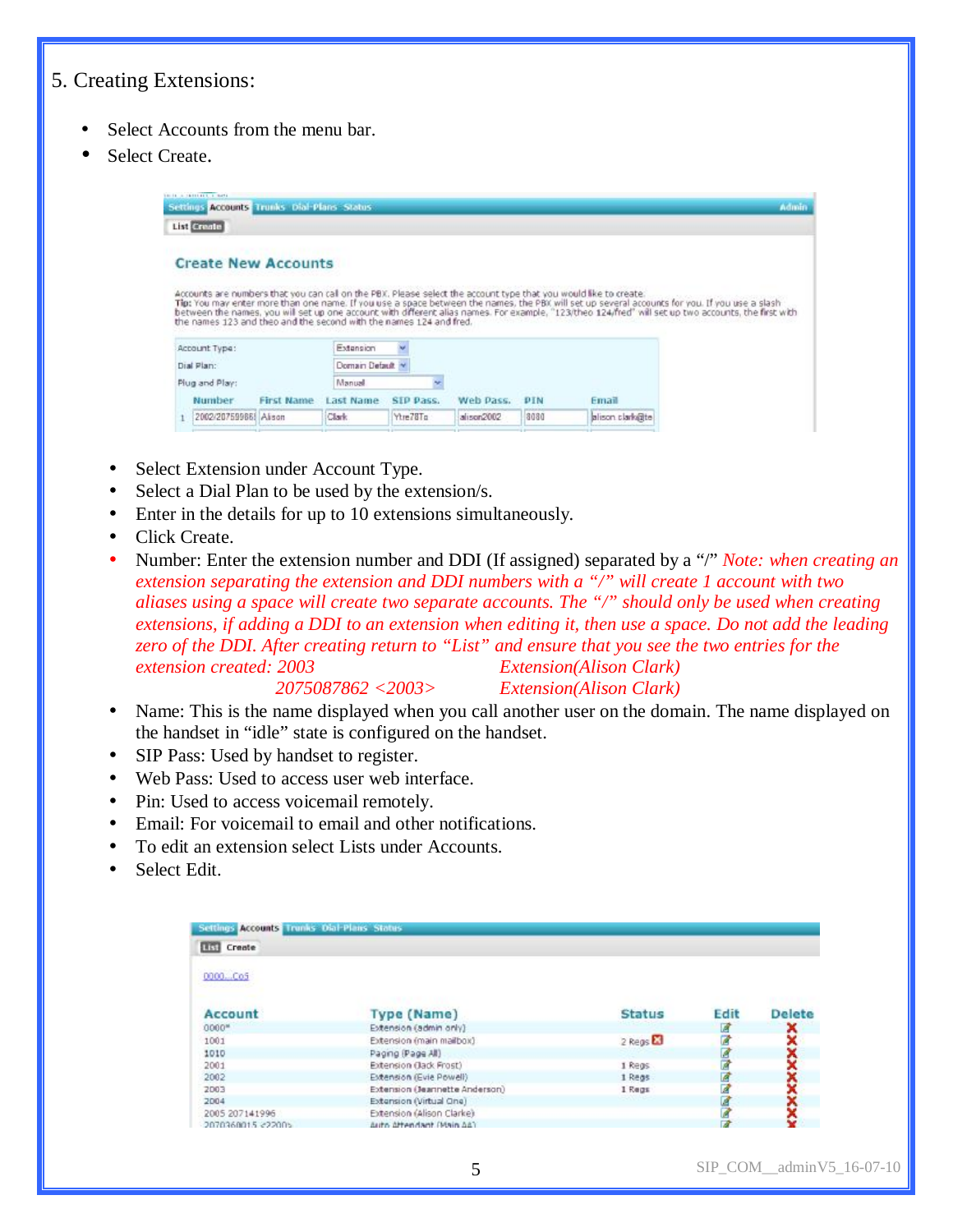#### Editing Extension 2005 207141996

| Account Number(s):                                          | 2005 237141996                |               |
|-------------------------------------------------------------|-------------------------------|---------------|
| Died Plant:                                                 | Barr identificant will        |               |
| ANI:                                                        |                               |               |
| Send dark CDR report to:                                    |                               |               |
| Show following ACD guess:                                   |                               |               |
| Hirst name (e.g. John):                                     | Alson                         |               |
| Last name (e.g. Smth):                                      | Class                         |               |
| SIP Password                                                | **********                    |               |
| SIP Password (repeat):                                      | **********                    |               |
| Web Password:                                               |                               |               |
| Web Paterword (repeat):                                     |                               |               |
| PIN fe.c. 1234):                                            |                               |               |
| PIN (repeat):                                               |                               |               |
| Timezone:                                                   | Detailt ime Zone              | N,            |
| ISB Language:                                               | Default Bratain AR Language m |               |
| Web Languages                                               | Dofbelt Sydem Web Longuage M  |               |
| Upload picture:                                             |                               | <b>Ergwse</b> |
| Wakeup time (e.g. 7:15):                                    |                               |               |
| Watch the calls of the billioning extersions (" for all):   |                               |               |
| Watch the presence of the following extensions (" for all). |                               |               |
| DAS no education privote child                              |                               |               |
| Explicitly specify park orbit preferences.                  |                               |               |
| Explicitly specify pickup preference:                       |                               |               |
| Permissions to monitor this account.                        |                               |               |
| Highly outgoing call en-up;                                 | <b>Ging Cives</b>             |               |

- ANI: Outgoing CLI
- Upload Picture: Picture displayed on users homepage.
- Explicitly specify park orbit: Can specify park location (must be an extension)
- Block outgoing caller-ID: Withholds extension CLI if set to "Yes".

| Settings Accounts Trunks Dial-Plans Status                            |  |
|-----------------------------------------------------------------------|--|
| List Create General Redirection Mailbox Email Registration Permission |  |

- Redirection, Mailbox and Email are covered in detail in the Spitfire Web User Guide.
- Registration: Displays status of handset registration.
- Permission: Allows the extension to be set as an Administrator and over-ride DND set on another extension.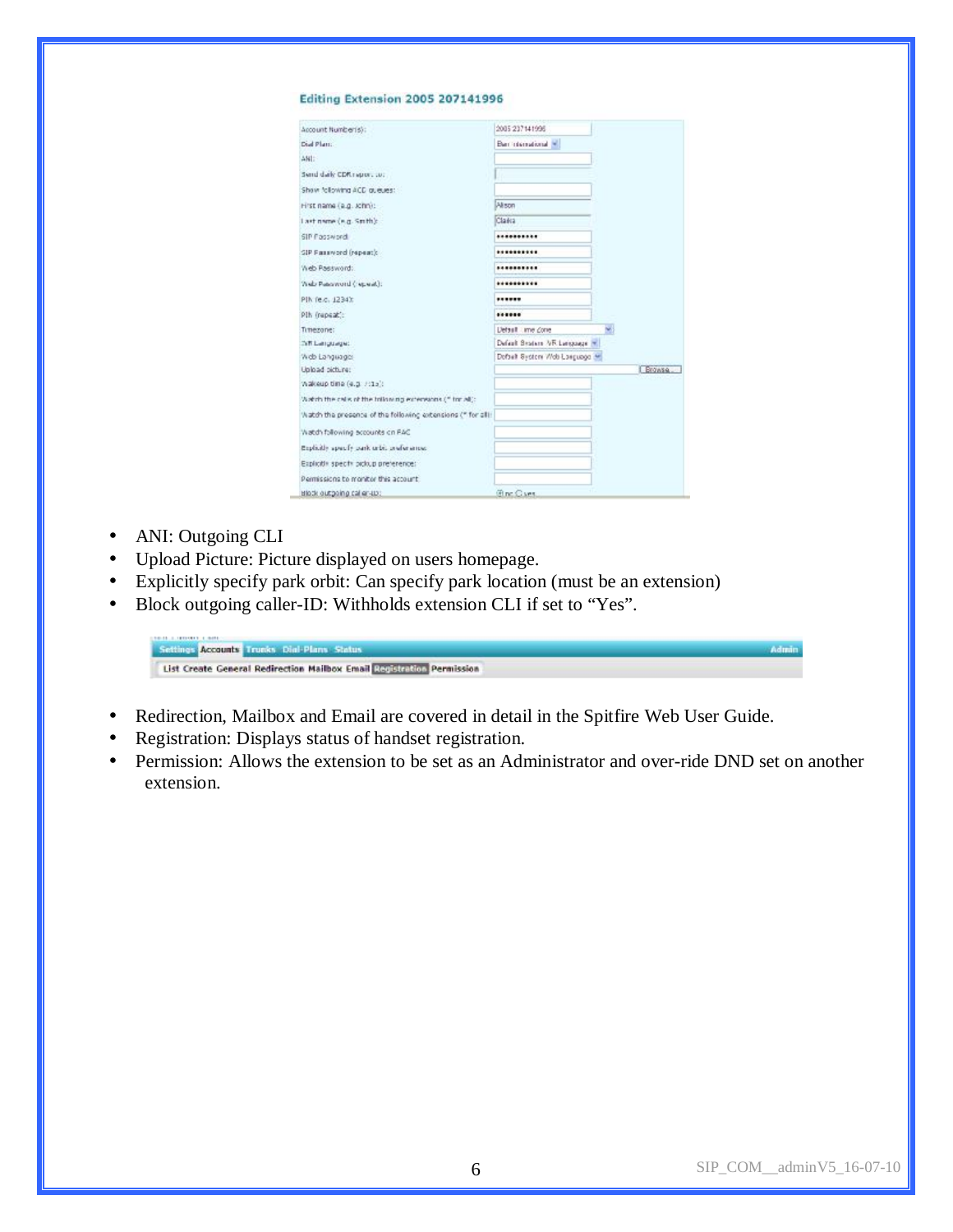# 6. Configuring Handsets

Note: If the handsets are supplied by Spitfire then they will automatically upgrade to the latest firmware version *and download a Spitfire Default Configuration when connected to a network offering DHCP and with internet access. The only configuration required to get a handset working is the Identity settings and Handset buttons.* 

## **Remote access to handsets:**

The routers used for SIP Communicator are configured by default to use the DHCP on the 10.0.0.0 to network. There is also port forwarding set up as follows:

| Port               | <b>Destination IP</b> |
|--------------------|-----------------------|
| 8001               | 10.0.0.1              |
| 8002               | 10.0.0.2              |
| 8003               | 10.0.0.3              |
| $\ldots$ and so on |                       |

## **Accessing a handset remotely**

- Ask the user to press the "?" button on the handset to see the IP address.
- Enter the router address and port number for the handset IP address into a browser. Example: <http://86.223.17.25:8001/>
- You will then be directed to the login page of the handset on IP address 10.0.0.1.

### **Configure a SIP Account on a SNOM handset**:

- Once handset has booted, press the "?" button to view the IP address.
- Type the IP address into a browser and enter the user name and password to log onto the handset interface. (User name and password set by Administrator)
- Select "Identity 1" and configure the SIP Registration details.
	- Display Name: Name Displayed on handset display. (recommend only  $1<sup>st</sup>$  name for 320 and 300)
	- Account: Extension number as configured on the SIP Communicator.
	- Password: SIP Password as set on the SIP Communicator.
	- Registrar: Company Domain Name.
	- Outbound Proxy: pbx2.spitfiretsp.net.
	- Authentication Username: Same as Account
	- Display text for idle screen: Overwrites Display Name.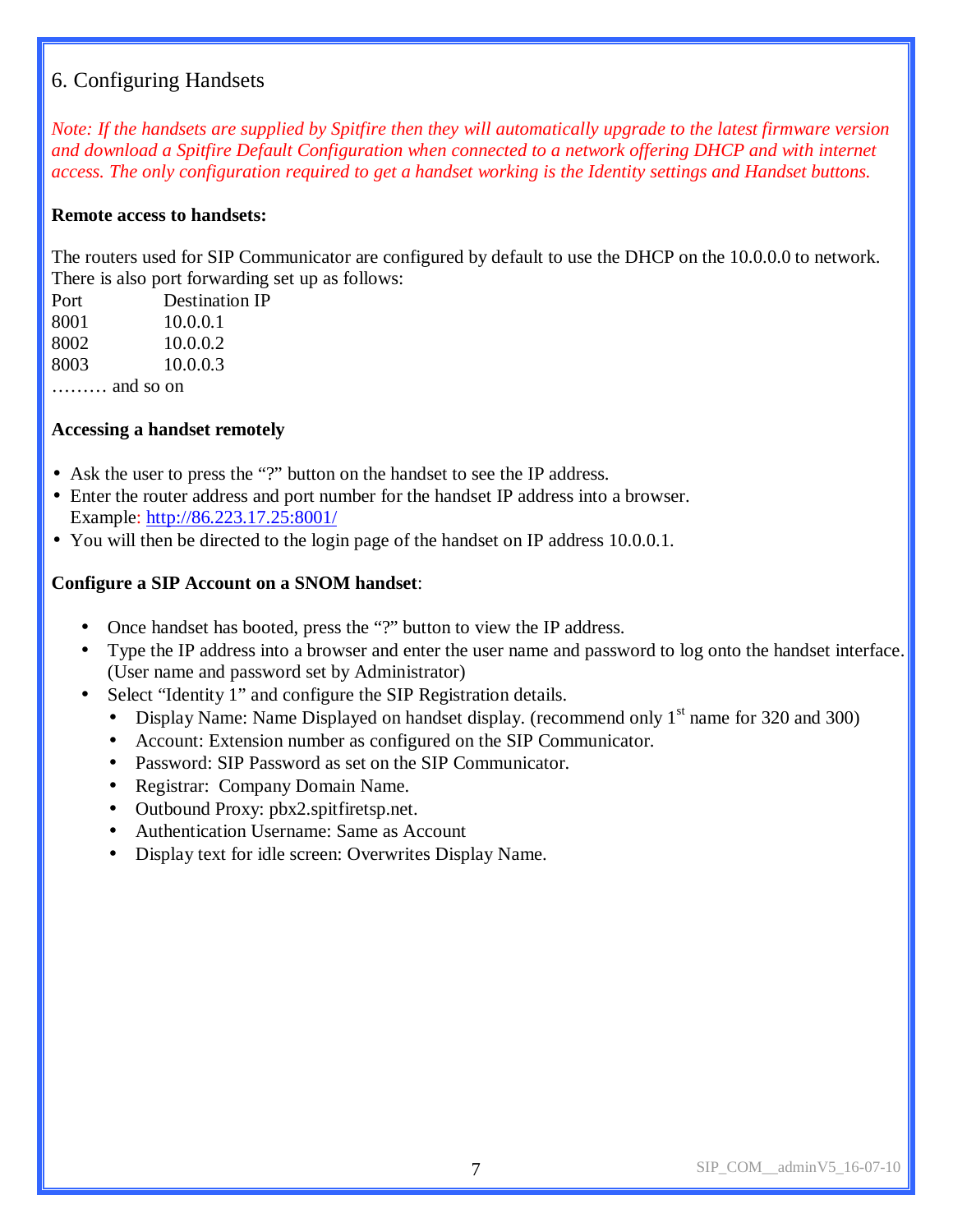| <b>Operation</b>            |                                                 |                                            |            |
|-----------------------------|-------------------------------------------------|--------------------------------------------|------------|
| Home                        | <b>SIP</b><br><b>NAT</b><br><b>RTP</b><br>Login |                                            |            |
| Directory                   | <b>Login Information:</b>                       |                                            |            |
| Setup                       | Identity active:                                | Oon Ooff ?                                 |            |
| Preferences                 | Displayname:                                    | Ted                                        | $_{\odot}$ |
| <b>Speed Dial</b>           | Account:                                        | 2001                                       | $_{\odot}$ |
| <b>Function Keys</b>        | Password:                                       |                                            | ⊙          |
| Identity 1                  | Registrar:                                      | spitfire.spitfiretsp.net                   | $\odot$    |
| Identity 2                  | Outbound Proxy:                                 | pbx5.spitfiretsp.net                       | $_{\odot}$ |
| Identity 3                  | Failover Identity:                              | $\odot$<br>$\overline{\mathbf{v}}$<br>None |            |
| Identity 4                  | Authentication Username:                        | 2001                                       | ⊙          |
| Identity 5                  |                                                 |                                            | $\odot$    |
| Identity 6                  | Mailbox:                                        |                                            |            |
| Identity 7                  | Ringtone:                                       | $_{\odot}$<br>$\checkmark$<br>Ringer 1     |            |
| Identity 8                  | Custom Melody URL:                              |                                            | $_{\odot}$ |
| Identity 9                  | Display text for idle screen:                   | 2001: Ted                                  | $\odot$    |
| Identity 10                 | XML Idle Screen URL:                            |                                            | $_{\odot}$ |
| Identity 11                 | Ring After Delay (sec):                         |                                            | $_{\odot}$ |
| Identity 12                 | Record Missed Calls:                            | Oon Ooff <sup>1</sup>                      |            |
| <b>Action URL Settings</b>  | Record Dialed Calls:                            | $\odot$ <sub>on</sub> $\odot$ off $\odot$  |            |
| Advanced                    | Record Received Calls:                          | Oon Ooff ?                                 |            |
| <b>Trusted Certificates</b> | Save Re-Register Play Ringer                    |                                            |            |
| Software Update             |                                                 |                                            |            |
| <b>Status</b>               | Remove Identity Remove All Identities           |                                            |            |
| <b>System Information</b>   |                                                 |                                            |            |

- Click "Save"; the handset should resister and be operational.
- Click "System Information" and ensure that the account has registered.

| <b>SIP Identity</b><br>Status:<br>Identity<br>1 Status:<br>Identity | 2001@spitfire.spitfiretsp.net: Ok |  |
|---------------------------------------------------------------------|-----------------------------------|--|
|---------------------------------------------------------------------|-----------------------------------|--|

#### **Programming Buttons on a Snom:**

• Select Function Keys

| Service Flags:                         |                                 | Event = Extension: $Dial = Service Flag$ Extension Number |
|----------------------------------------|---------------------------------|-----------------------------------------------------------|
| <b>Record Shared Mailbox Greeting:</b> |                                 | Event = Extension: $Dial = Mailbox Extension Number$      |
| Record AA Greeting:                    |                                 | Event = Speed Dial $Dial = *98 + AA$ Extension Number     |
| Pick Up:                               | Event = Speed Dial Dial = $*87$ |                                                           |
| Extension                              |                                 | Event = Speed Dial $Dial = Extension$ Number              |
| Call Park                              | Event = Speed Dial Dial = $*85$ |                                                           |
| Park Retrieve                          | Event = Speed Dial Dial = $*86$ |                                                           |

## **Configure a SIP Account on a Yealink handset**:

- Once handset has booted, press the "OK" button to view the IP address.
- Type the IP address into a browser and enter the user name and password to log onto the handset interface. (User name and password set by Administrator)
- Select "Account"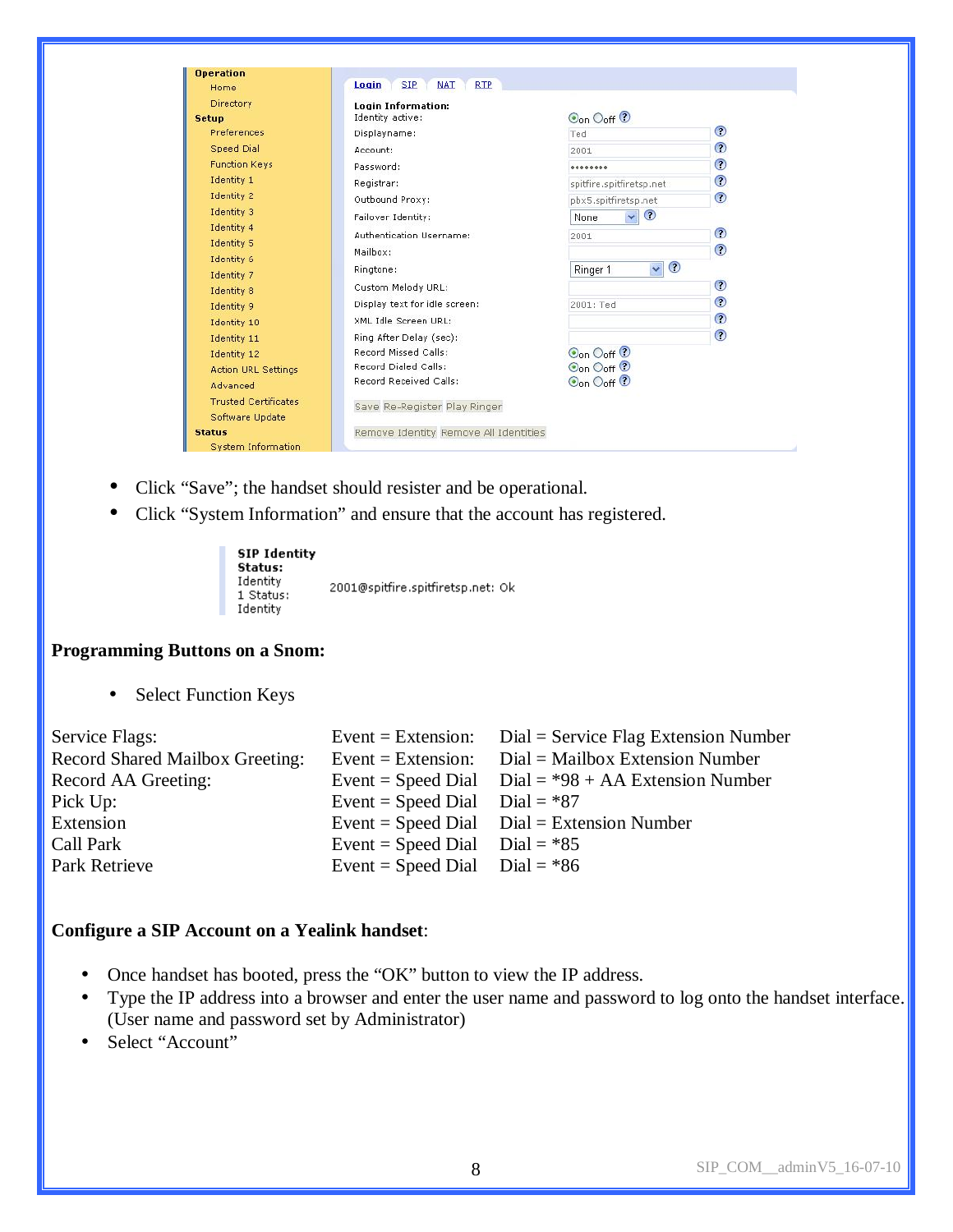| <b>Account</b> |                              | Account 1<br>×                             |
|----------------|------------------------------|--------------------------------------------|
|                |                              |                                            |
| Basic $>>$     |                              |                                            |
|                |                              |                                            |
|                | Register Status              | Registered                                 |
|                | <b>Account Active</b>        | $\odot$ on<br>$\circ$ off                  |
|                | Label                        | Ted                                        |
|                | Display Name                 | 0<br>Ted                                   |
|                | Register Name                | $\ddot{\mathbf{0}}$<br>2001                |
|                | User Name                    | Ø<br>2001                                  |
|                | Password                     |                                            |
|                | SIP Server                   | 0<br>Port 5060<br>spitfire.spitfiretsp.net |
|                | Enable Outbound Proxy Server | 0<br>Enabled<br>$\checkmark$               |
|                | Outbound Proxy Server        | Port 5060<br>pbx5.spitfiretsp.net          |
|                | Transport                    | <b>UDP</b><br>×                            |
|                | Backup Outbound Proxy Server | Port 5060                                  |
|                | <b>NAT Traversal</b>         | 0<br>Disabled<br>×                         |
|                | <b>STUN Server</b>           | Port 10000<br>217.10.79.21                 |
|                | Voice Mail                   | 2001                                       |
|                | Proxy Require                | Q                                          |
|                | Anonymous Call               | Off<br>٧                                   |
|                | On Code                      |                                            |
|                | Off Code                     |                                            |
|                | Anonymous Call Rejection     | Off<br>v                                   |
|                | On Code                      |                                            |
|                | Off Code                     |                                            |
|                | Missed call log              | Enabled<br>٧                               |
|                | Auto Answer                  | Disabled<br>v                              |
|                | Ring Type                    | common<br>v                                |

- Account Active: Select "On"
- Label: Display name on handset (For a T28 set this to the extension number)
- Display Name: Name displayed when you call another user. (This is overwritten by the PBX)
- Register Name: Extension Number
- User Name: Extension Number
- Password: SIP password as set on the PBX.
- SIP Server: Domain where account is configured.
- Enable Outbound Proxy Server: Enable
- Outbound Proxy: PBX where domain is configured.
- Voicemail: Extension Number
- Click "Confirm"
- Ensure that the "Register Status" is "Registered"

#### **Programming Buttons on a Yealink:**

- Select "Phone"
- Select "DSS Key"

Note: Memory Keys are the 10 buttons down the side of the phone on a T28 and T26 which are configurable. The Line keys are the buttons next to the display and it is recommended that these are not changed from the *default set by the configuration file installed at boot up.* 

9 SIP\_COM\_\_adminV5\_16-07-10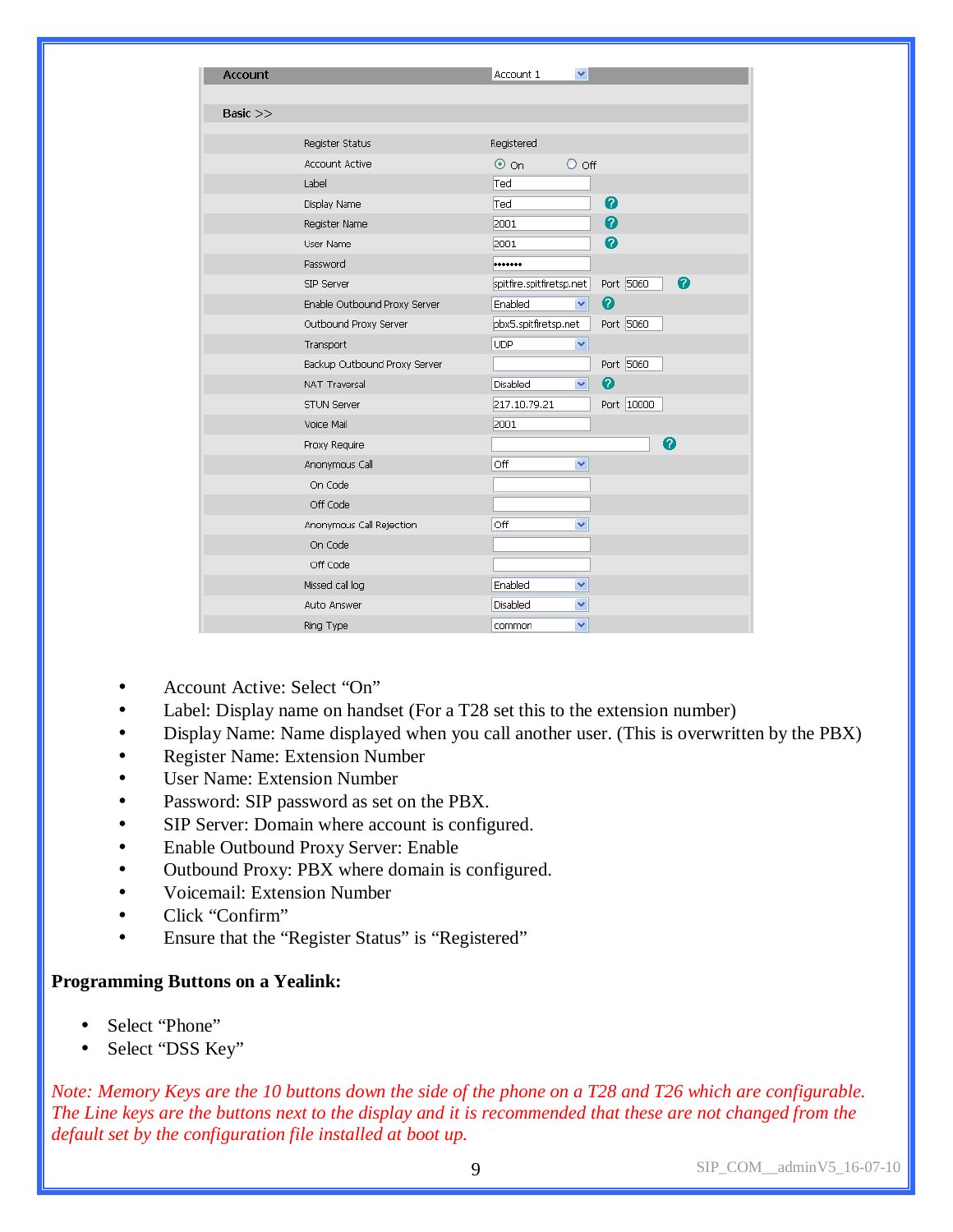| Key.       | Type       |   | Mode       |              | Line   |        | Extension      | Pickup Number |
|------------|------------|---|------------|--------------|--------|--------|----------------|---------------|
| DSS Key 1  | <b>BLF</b> | M | Conference | $\lor$       | Line 1 | v  1   |                |               |
| DSS Key 2  | <b>BLF</b> | M | Conference |              | Line 1 | v  2   |                |               |
| DSS Key 3  | <b>BLF</b> | × | Conference | $\vee$       | Line 1 | Y.     | 200            |               |
| DSS Key 4  | <b>BLF</b> | × | Conference | $\checkmark$ | Line 1 | Y.     | 2002           | *872002       |
| DSS Key 5  | N/A        | v | Conference | $\lor$       | Line 1 | $\vee$ |                |               |
| DSS Key 6  | KeyEvent   | × | Forward    | ×            | Line 1 | $\lor$ |                |               |
| DSS Key 7  | Speed Dial | × | Conference | $\checkmark$ | Line 1 | ×.     | *85            |               |
| DSS Key 8  | N/A        | × | Conference | $\checkmark$ | Line 1 | $\lor$ |                |               |
| DSS Key 9  | Speed Dial | × | Conference | $\vee$       | Line 1 | $\vee$ | <sup>*87</sup> |               |
| DSS Key 10 | Speed Dial | × | Conference | $\vee$       | Line 1 | v      | *85            |               |

|                                        | Type       | Line | Extension                   | Pickup Number    |
|----------------------------------------|------------|------|-----------------------------|------------------|
| Service Flags:                         | <b>BLF</b> |      | Ext No of SF                |                  |
| <b>Record Shared Mailbox Greeting:</b> | <b>BLF</b> |      | Mailbox Ext No              |                  |
| Record AA Greeting:                    | Speed Dial |      | $*98 + AA$ Extension Number |                  |
| Pick Up:                               | Speed Dial |      | *87                         |                  |
| Extension                              | Speed Dial |      | <b>Extension Number</b>     | *87+Extension No |
| Call Park                              | Speed Dial |      | *85                         |                  |
| Park Retrieve                          | Speed Dial |      | $*86$                       |                  |

# 7. Configuring Service Flags:

| Settings Accounts Trunks Dial-Plans Status                                                                                                                                                                                                                                                                                                                                                                                                                                                                                   |              |  | Admin |
|------------------------------------------------------------------------------------------------------------------------------------------------------------------------------------------------------------------------------------------------------------------------------------------------------------------------------------------------------------------------------------------------------------------------------------------------------------------------------------------------------------------------------|--------------|--|-------|
| List Create                                                                                                                                                                                                                                                                                                                                                                                                                                                                                                                  |              |  |       |
| <b>Create New Accounts</b><br>Accounts are numbers that you can cal on the PBX. Please select the account type that you would like to create.<br>Tip: You may enter more than one name. If you use a space between the names, the PBX will set up several accounts for you. If you use a slash<br>between the names, you will set up one account with different alias names. For example, "123/theo 124/fred" will set up two accounts, the first with<br>the names 123 and theo and the second with the names 124 and fred. |              |  |       |
| Account Type:                                                                                                                                                                                                                                                                                                                                                                                                                                                                                                                | Service Flag |  |       |
| Account Names (e.g. "123/f, feuerstein"):  9000                                                                                                                                                                                                                                                                                                                                                                                                                                                                              |              |  |       |
|                                                                                                                                                                                                                                                                                                                                                                                                                                                                                                                              |              |  |       |

- Select Create under Accounts.
- Select Service Flag from the drop-down menu.
- Enter an extension number.
- Click Create.
- Select List under Accounts.
- Select Edit next to the service flag.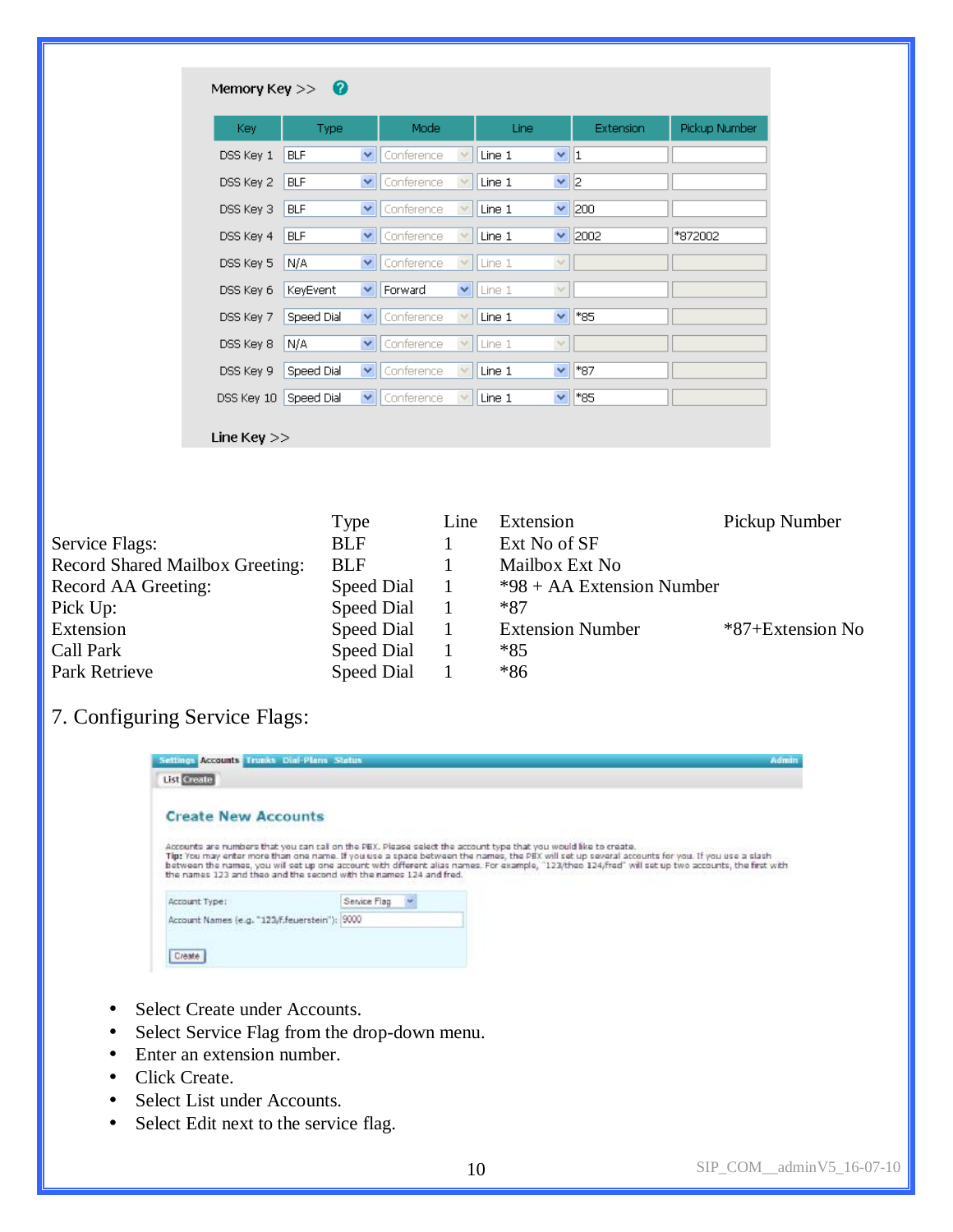| Seltings Accounts Trucks Dial-Plans Status        |                                                                                                                                                                                                                                                                                                                                                          |  |
|---------------------------------------------------|----------------------------------------------------------------------------------------------------------------------------------------------------------------------------------------------------------------------------------------------------------------------------------------------------------------------------------------------------------|--|
| List Create [177]                                 |                                                                                                                                                                                                                                                                                                                                                          |  |
| <b>Edit Service Flag Time1</b>                    | Please specify the service times in the format (III:MM-IE:MM, you may use the symbol 'P" for PM or use the 24-nour format. You may specify any<br>number of intervals for each day (for example, '9:00-12:30 1:00P-5:00P').<br>Holidays are written in the formst Month/Day, you may also use any number of holidays (for example, "12/24 12/25 12/26"). |  |
| Identity:                                         |                                                                                                                                                                                                                                                                                                                                                          |  |
| Account Number(s):                                | 9010                                                                                                                                                                                                                                                                                                                                                     |  |
| <b>Description:</b>                               |                                                                                                                                                                                                                                                                                                                                                          |  |
| Node:                                             | Manual w                                                                                                                                                                                                                                                                                                                                                 |  |
| Current State:                                    | Claar M                                                                                                                                                                                                                                                                                                                                                  |  |
| Display Name:                                     | Day Service                                                                                                                                                                                                                                                                                                                                              |  |
|                                                   |                                                                                                                                                                                                                                                                                                                                                          |  |
| Extensions that may change status: 2011 2002 2005 |                                                                                                                                                                                                                                                                                                                                                          |  |
| Fenniss one to monitor this account:              |                                                                                                                                                                                                                                                                                                                                                          |  |

- Mode: Manual or Day/Night. (see notes below)
- Current State: Activate/Deactivate.
- Extensions that may change status: User with permission to activate/deactivate flag.

Day/Night Mode: System automatically changes status of flag at predefined times of the day.

| <b>Edit Service Flag 9000</b>        |                   |                                                                                                                                                                                                                                                                                                                                                       |
|--------------------------------------|-------------------|-------------------------------------------------------------------------------------------------------------------------------------------------------------------------------------------------------------------------------------------------------------------------------------------------------------------------------------------------------|
|                                      |                   | Please specify the service times in the format HH:MM-HH:MM, you may use the symbol "P" for PM or use the 24-hour format. You may specify an<br>number of intervals for each day (for example, "9:00-12:30 1:00P-5:00P").<br>Holidays are written in the format Month/Day, you may also use any number of holidays (for example, "12/24 12/25 12/26"). |
| Identity:                            |                   |                                                                                                                                                                                                                                                                                                                                                       |
| Account Mumber(s):                   | 9000              |                                                                                                                                                                                                                                                                                                                                                       |
| <b>Description:</b>                  |                   |                                                                                                                                                                                                                                                                                                                                                       |
| Mode:                                | Day/Night w       |                                                                                                                                                                                                                                                                                                                                                       |
| Display Name:                        | Night Made        |                                                                                                                                                                                                                                                                                                                                                       |
| Permissions to monitor this account: |                   |                                                                                                                                                                                                                                                                                                                                                       |
| Monday:                              | 9:00-6:00P        |                                                                                                                                                                                                                                                                                                                                                       |
| Tuesday:                             | $9:00 - 6:00P$    |                                                                                                                                                                                                                                                                                                                                                       |
| Wednesday:                           | $9:00 - 6:00P$    |                                                                                                                                                                                                                                                                                                                                                       |
| Thursday:                            | 9:00-6:00P        |                                                                                                                                                                                                                                                                                                                                                       |
| Friday:                              | 9:00-6:00P        |                                                                                                                                                                                                                                                                                                                                                       |
| Saturday:                            |                   |                                                                                                                                                                                                                                                                                                                                                       |
| Sunday:                              |                   |                                                                                                                                                                                                                                                                                                                                                       |
| Holidays:                            | 12/25 12/26 01/01 |                                                                                                                                                                                                                                                                                                                                                       |
| Save:                                |                   |                                                                                                                                                                                                                                                                                                                                                       |

- Enter in the times for each day, when the flag is "clear" i.e. not set.
- Enter in any holidays where the night service setting should be used.

In this example any Hunt Group or AA with this flag assigned would route calls normally between the hours of 9am and 6pm. All calls routed to the Group or AA out of these hours will be directed to the night service destination set on the particular group or AA.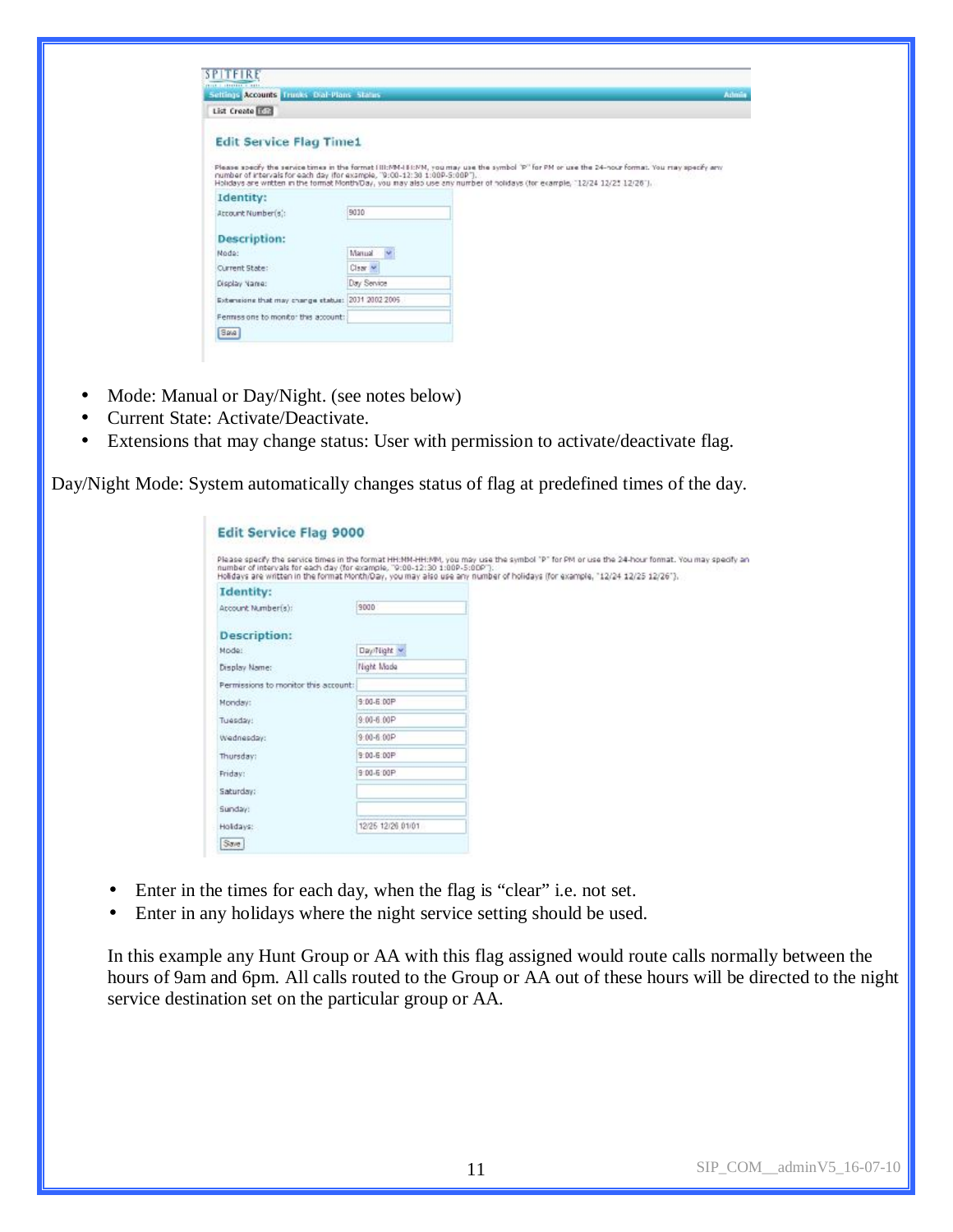# 8. Configuring Group Mailboxes:

- Create an extension as described in section 3. (Call it Night Mailbox for example)
- Select List under Accounts and then select Edit for the extension created.
- Select Redirection and ensure that Do not disturb is set to "On" and click Save.

| <b>Redirection for Extension 1001</b> |                               |   |
|---------------------------------------|-------------------------------|---|
| Do not disturb:                       | <b><i><u>@an Ooff</u></i></b> |   |
| Agent Logged In:                      | O on @ off                    |   |
| Incoming anonymous calls:             | No special treatment.         | M |
| Hot Desking at:                       |                               |   |
| Call forward all calls to:            |                               |   |
| Call forward calls when busy to:      |                               |   |
| Call forward on no answer to:         |                               |   |
| Call forward no answer timeout:       | Ψ<br>1 990                    |   |
| Call forward when not registered:     |                               |   |

- Add the account to "Identity 2" of all handsets that should be notified of messages.
- Configure mailbox settings as described in the Spitfire Web User Guide.
- To record the greeting for the mailbox, dial the extension number, then press  $*$  and enter the PIN number. Follow prompts to record greeting.

## 9. Configuring Auto Attendants:

- Select Create under Accounts.
- Select Auto Attendant from the drop-down menu.
- Enter an extension number.
- Click Create.

| <b>SPITFIRE</b><br><b>Poncial of Location Ave., In Monte</b> |                                                                    |                                                                                                                                                                                                                                                                                                                                                                                                                           |
|--------------------------------------------------------------|--------------------------------------------------------------------|---------------------------------------------------------------------------------------------------------------------------------------------------------------------------------------------------------------------------------------------------------------------------------------------------------------------------------------------------------------------------------------------------------------------------|
| Settings Accounts Trunks Dial-Plans Status                   |                                                                    |                                                                                                                                                                                                                                                                                                                                                                                                                           |
| List Create                                                  |                                                                    |                                                                                                                                                                                                                                                                                                                                                                                                                           |
| <b>Create New Accounts</b>                                   |                                                                    |                                                                                                                                                                                                                                                                                                                                                                                                                           |
|                                                              | the names 123 and theo and the second with the names 124 and fred. | Accounts are numbers that you can call on the PBX. Please select the account type that you would like to create.<br>Tip: You may enter more than one name. If you use a space between the names, the PBX will set up several accounts for you. If you use a slash<br>between the names, you will set up one account with different alias names. For example, "123/theo 124/fred" will set up two accounts, the first with |
| Account Type:                                                | Auto Attendant                                                     |                                                                                                                                                                                                                                                                                                                                                                                                                           |
| Account Names (e.g. "123/f.feuerstein"): 2201                |                                                                    |                                                                                                                                                                                                                                                                                                                                                                                                                           |
|                                                              |                                                                    |                                                                                                                                                                                                                                                                                                                                                                                                                           |
|                                                              |                                                                    |                                                                                                                                                                                                                                                                                                                                                                                                                           |

- Select List under Accounts.
- Select Edit next to the Auto Attendant.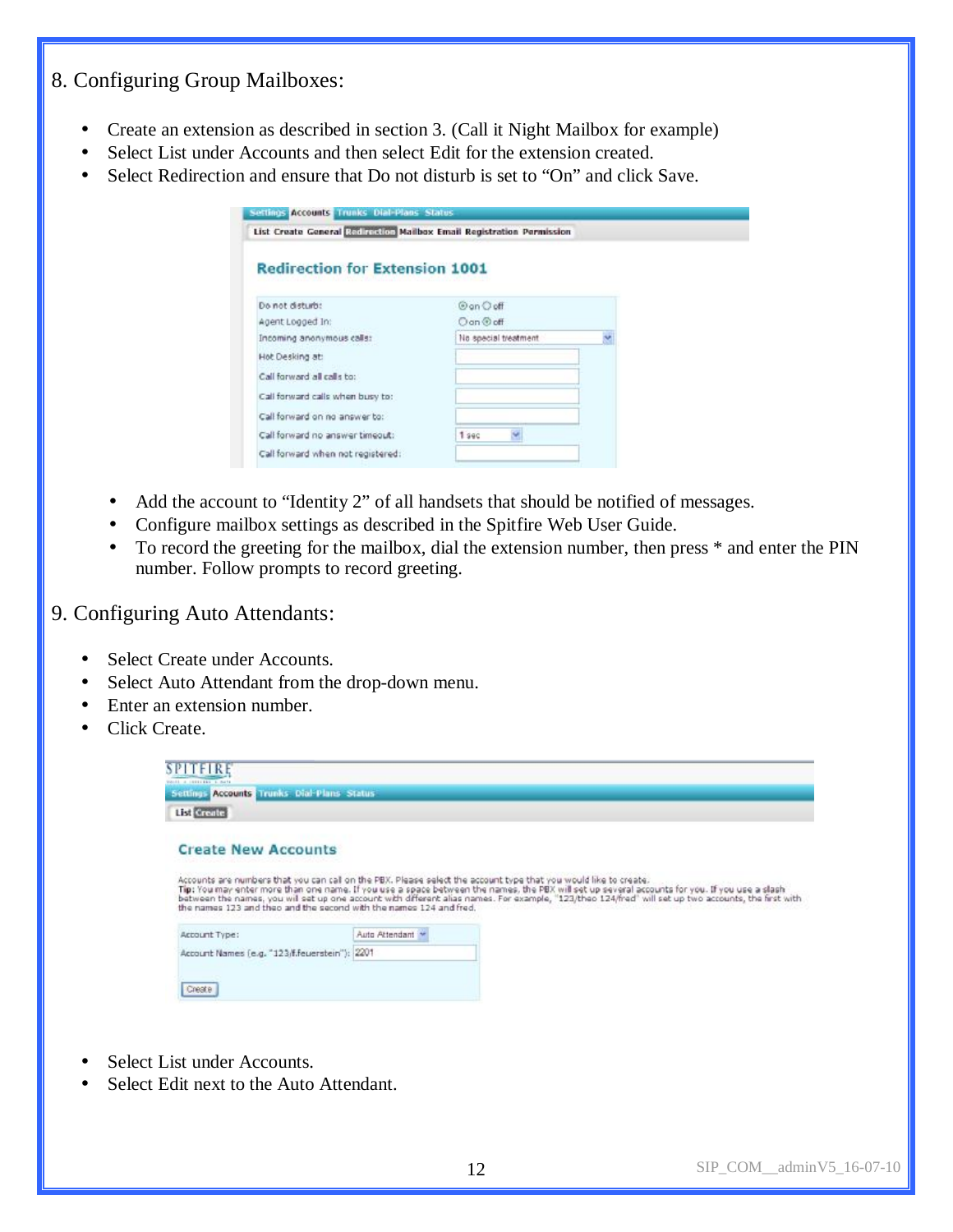| 1 T.L.<br>1011111                 | ettings Accounts Tranks Dial-Plans Status |    |                                               |
|-----------------------------------|-------------------------------------------|----|-----------------------------------------------|
| List Create <b>Elli</b> IVR       |                                           |    |                                               |
|                                   |                                           |    |                                               |
|                                   | <b>Edit Attendant 2201 2075015678</b>     |    |                                               |
| Identity:                         |                                           |    |                                               |
| Account Number(s):                |                                           |    | 2201 2075015678                               |
|                                   | Name (e.g. Attendant 1):                  |    | Sales                                         |
| <b>Behavior:</b>                  |                                           |    |                                               |
| Extension Input:                  |                                           |    | When Extension Matches W                      |
| Say Name:                         |                                           |    | <b>ENO O Yes</b>                              |
|                                   | Accounts that cannot be called:           |    |                                               |
|                                   | Accounts that may record a message:       |    | 2002 2005                                     |
|                                   | Dial Plan for outbound calls:             |    | All Calls<br>÷.                               |
| ANI:                              |                                           |    | 2075015678                                    |
|                                   | Send daily CDR report to:                 |    |                                               |
| Set Language:<br>Second Language: |                                           |    | Keep selected language<br>Only one language ~ |
|                                   | Penmissions to monitor this account:      |    |                                               |
|                                   |                                           |    |                                               |
|                                   | <b>Timeout Handling:</b>                  |    |                                               |
| Redirect Number:                  |                                           |    | 2001                                          |
| Timeout (s):                      |                                           |    | ë                                             |
| Hangup Timeout:                   |                                           |    |                                               |
|                                   | <b>Night Service:</b>                     |    |                                               |
| Service Flag Account:             |                                           |    | 9000                                          |
|                                   |                                           |    |                                               |
|                                   | Night Service Number:                     |    | 1001                                          |
|                                   |                                           |    |                                               |
|                                   | Dial By Name:                             |    |                                               |
|                                   | Input that trippers name search:          |    |                                               |
| Start Search:                     |                                           |    | After 1 Digit Input  *                        |
|                                   |                                           |    |                                               |
|                                   | <b>Direct Destinations:</b>               |    |                                               |
| User Input:                       |                                           |    | Destination:                                  |
| 1                                 | No playback                               |    | 2001                                          |
| $\overline{3}$                    | No playback                               | v  | 2003                                          |
|                                   | No playback                               | Ÿ  |                                               |
|                                   | No playback                               | ų  |                                               |
|                                   | No playback                               | ÿ. |                                               |
|                                   | No playback                               | Y  |                                               |
|                                   | No playback                               | ×  |                                               |
|                                   | No playback                               | ۷  |                                               |
|                                   | No playback                               | ×, |                                               |
|                                   | No playback                               | ٠  |                                               |
| Save                              |                                           |    |                                               |
|                                   |                                           |    |                                               |

- Account Number/s: Enter in any DDI number associated to the AA. (separated by space)
- Name: Name of the AA.
- Extension Input: Allows callers to dial an extension directly if they know the number.
- Accounts that cannot be called: Prevents extension been called directly.

**PITEIRE** 

- Accounts that may record a message": Gives extensions permission to record the AA greeting.
- Dial Plan for outbound calls: Dial plan to use if destination is an off switch number.
- ANI: Outbound CLI.
- Timeout handling: This field determine how a call is handled if the caller does not make a selection and how long the system will wait for a caller to make a selection.
- Night Service: Assigns a Service Flag to the AA and the destination where calls should be routed if the flag is active.
- Direct Destinations: Specifies inputs and destinations for the AA.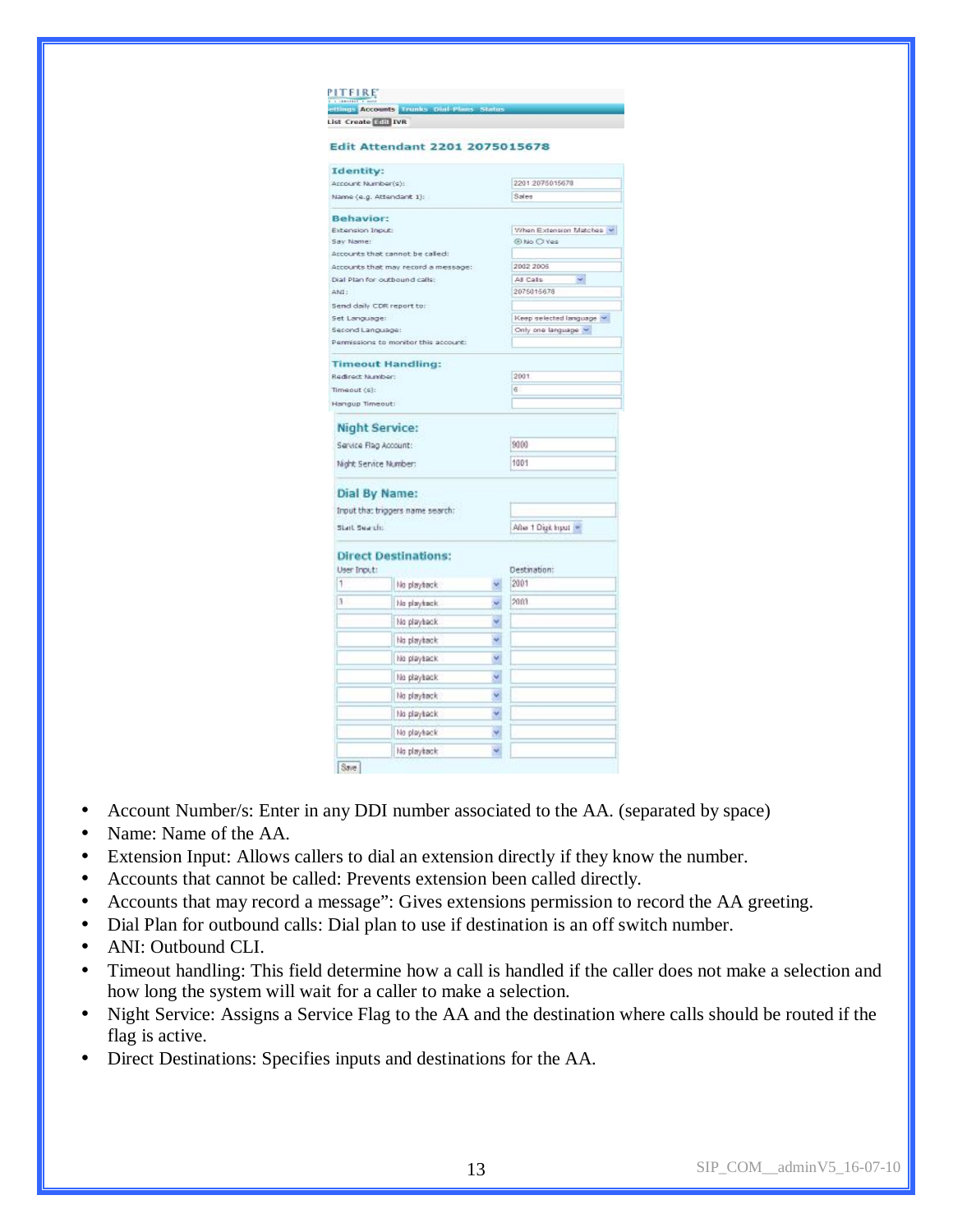# 10. Configuring Hunt Groups

- Select Create under Accounts.
- Select Hunt Group from the drop-down menu.
- Enter an extension number.
- Click Create.

| SPITFIRE<br>FRIDA & INSIDERED P. BAIN                                                                                                                                                                                                                                                                                                                                                                                                                                                           |            |  |       |
|-------------------------------------------------------------------------------------------------------------------------------------------------------------------------------------------------------------------------------------------------------------------------------------------------------------------------------------------------------------------------------------------------------------------------------------------------------------------------------------------------|------------|--|-------|
| Settings Accounts' Trunks Dial-Plans Status                                                                                                                                                                                                                                                                                                                                                                                                                                                     |            |  | Admin |
| <b>List</b> Create                                                                                                                                                                                                                                                                                                                                                                                                                                                                              |            |  |       |
| <b>Create New Accounts</b>                                                                                                                                                                                                                                                                                                                                                                                                                                                                      |            |  |       |
| Accounts are numbers that you can call on the PBX. Please select the account type that you would like to create.<br>Tip: You may enter more than one name. If you use a space between the names, the PBX will set up several accounts for you. If you use a slash<br>between the names, you will set up one account with different alias names. For example, "123/theo 124/fred" will set up two accounts, the first with<br>the names 123 and theo and the second with the names 124 and fred. |            |  |       |
| Account Type:                                                                                                                                                                                                                                                                                                                                                                                                                                                                                   | Hunt Group |  |       |
| Account Names (e.g. "123/f/euerstein"): 2100                                                                                                                                                                                                                                                                                                                                                                                                                                                    |            |  |       |
|                                                                                                                                                                                                                                                                                                                                                                                                                                                                                                 |            |  |       |
| Crapta                                                                                                                                                                                                                                                                                                                                                                                                                                                                                          |            |  |       |

- Select List under Accounts.
- Select Edit next to the Hunt Group.

| <b>SPITFIRE</b><br>Store a composite a dura |                                             |
|---------------------------------------------|---------------------------------------------|
|                                             | Settings Accounts: Trunks Dial-Plans Status |
| List Create <b>Rift</b>                     |                                             |

#### Edit Hunt Group 2100

| <b>Identity:</b>                                              |                                                         |                       |  |
|---------------------------------------------------------------|---------------------------------------------------------|-----------------------|--|
| Account Number(s):                                            | 2100                                                    |                       |  |
| Name (e.g. Group 1):                                          | <b>Accounts</b>                                         |                       |  |
| Stages:                                                       |                                                         |                       |  |
| Stage 1 Extensions:                                           | 2001                                                    | Duration <sup>6</sup> |  |
| Stage 2 Extensions:                                           | 2002                                                    | Duration <sup>6</sup> |  |
| Stage 3 Extensions:                                           | 2003                                                    | Duration 6            |  |
| Ring Melady:<br>From-Header:<br>Dial Plan for outbound calls: | No specific ring melody<br>Group name<br>×<br>All Calls | M.                    |  |
|                                                               |                                                         |                       |  |
| ANE:                                                          | 2070360016                                              |                       |  |
| Send daily CDR report to:                                     |                                                         |                       |  |
| Permissions to monitor this account:                          |                                                         |                       |  |
| <b>Night Service:</b>                                         |                                                         |                       |  |
| Service Flag Account:                                         |                                                         |                       |  |
| Night Service Number:                                         |                                                         |                       |  |
| Save.                                                         |                                                         |                       |  |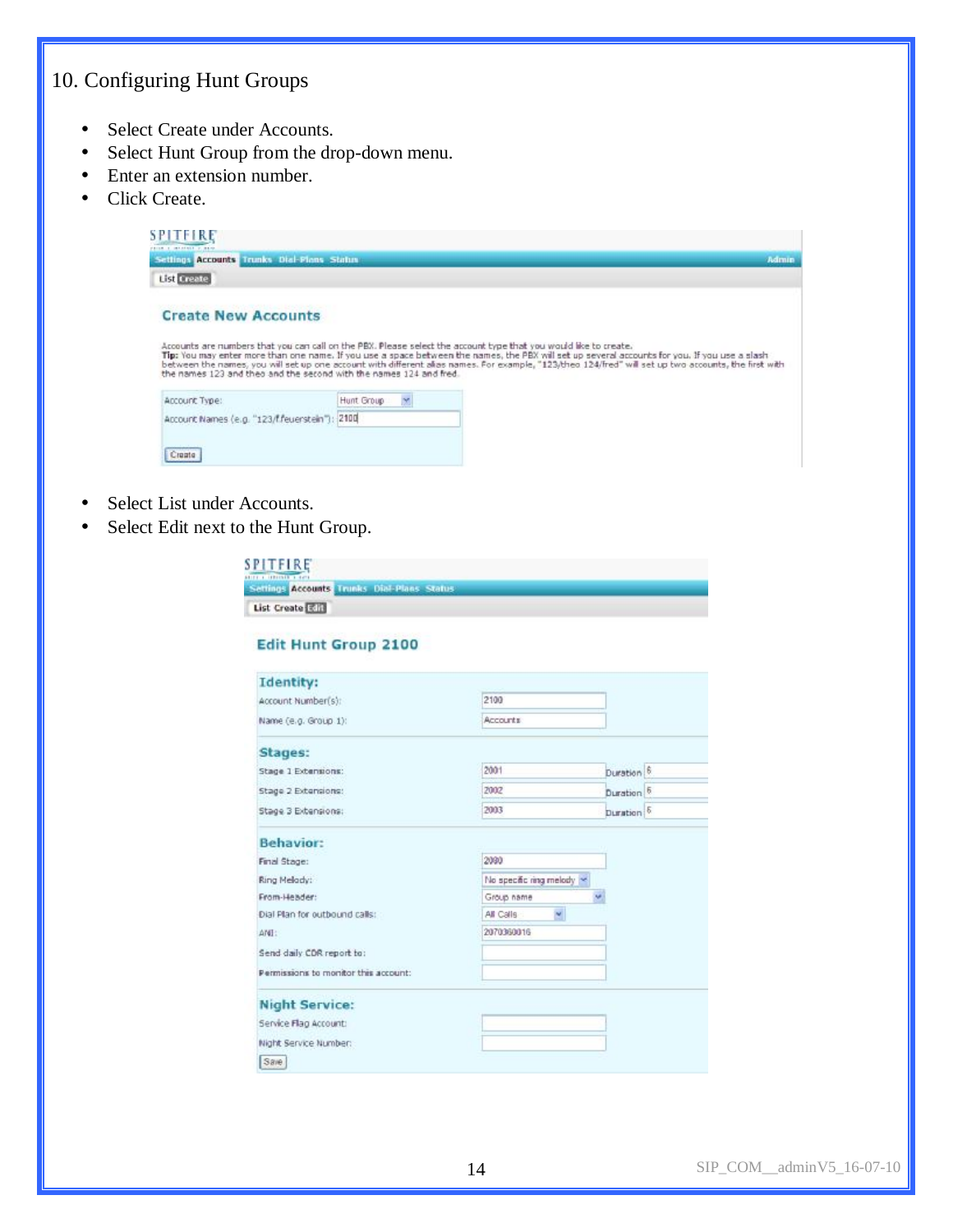- Account Number/s: Enter in any DDI number associated to the AA. (separated by space)
- Name: Name of the AA.
- Stages: Enter extensions that should ring at each stage (separated by space) and the time for the stage ring.
- Final Stage: Enter destination if call is not answered by any extensions in the 3 stages.
- From Header: Determines what is displayed on the handset when the hunt group is called.
- ANI: Outbound CLI.
- Dial Plan for outbound calls: Dial plan to use if destination is an off switch number.
- Night Service: Assigns a Service Flag to the Hunt Group and the destination where calls should be routed if the flag is active.

# 11. Configuring Conference Bridges

- Select Create under Accounts.
- Select Conference from the drop-down menu.
- Enter an extension number.
- Click Create.

| <b>SPITFIRE</b>                                                                                                                                                                                                                                                                                                                                                                                                                                                                                      |            |   |  |  |
|------------------------------------------------------------------------------------------------------------------------------------------------------------------------------------------------------------------------------------------------------------------------------------------------------------------------------------------------------------------------------------------------------------------------------------------------------------------------------------------------------|------------|---|--|--|
| <b>ALLEL IN 1975-1980 A 1977</b><br>Settings Accounts Trunks Dial-Plans Status                                                                                                                                                                                                                                                                                                                                                                                                                       |            |   |  |  |
| List Greate                                                                                                                                                                                                                                                                                                                                                                                                                                                                                          |            |   |  |  |
| <b>Create New Accounts</b><br>Accounts are numbers that you can call on the PBX. Please select the account type that you would like to create.<br>Tip: You may enter more than one name. If you use a space between the names, the PBX will set up several accounts for you. If you us<br>between the names, you will set up one account with different alias names. For example, "123/theo 124/fred" will set up two accounts<br>the names 123 and theo and the second with the names 124 and fred. |            |   |  |  |
| Account Type:                                                                                                                                                                                                                                                                                                                                                                                                                                                                                        | Conference | v |  |  |
| Account Names (e.g. "123/t feuerstein"); 1020                                                                                                                                                                                                                                                                                                                                                                                                                                                        |            |   |  |  |
| Create.                                                                                                                                                                                                                                                                                                                                                                                                                                                                                              |            |   |  |  |

- Select List under Accounts.
- Select Edit next to the Conference Bridge.

| Settings Accounts Tranks Dial-Plans Status |                            |   |
|--------------------------------------------|----------------------------|---|
| List Create [111]                          |                            |   |
| <b>Edit Conference 1020</b>                |                            |   |
| <b>Identity:</b>                           |                            |   |
| Account Number(s):                         | 1020 2070360019            |   |
| AND:                                       |                            |   |
| <b>Authentication:</b>                     |                            |   |
| Conference Name:                           | Weekly Sales               |   |
| Mode:                                      | Ad-hoc conference.         |   |
| INR Language:                              | Default System NR Language |   |
| Before entering the conference:            | Just play a short tone     | × |
| Moderator Access Code:                     |                            |   |
| Participant Access Code:                   | 1234                       |   |
| Permissions to monitor this account:       |                            |   |
|                                            |                            |   |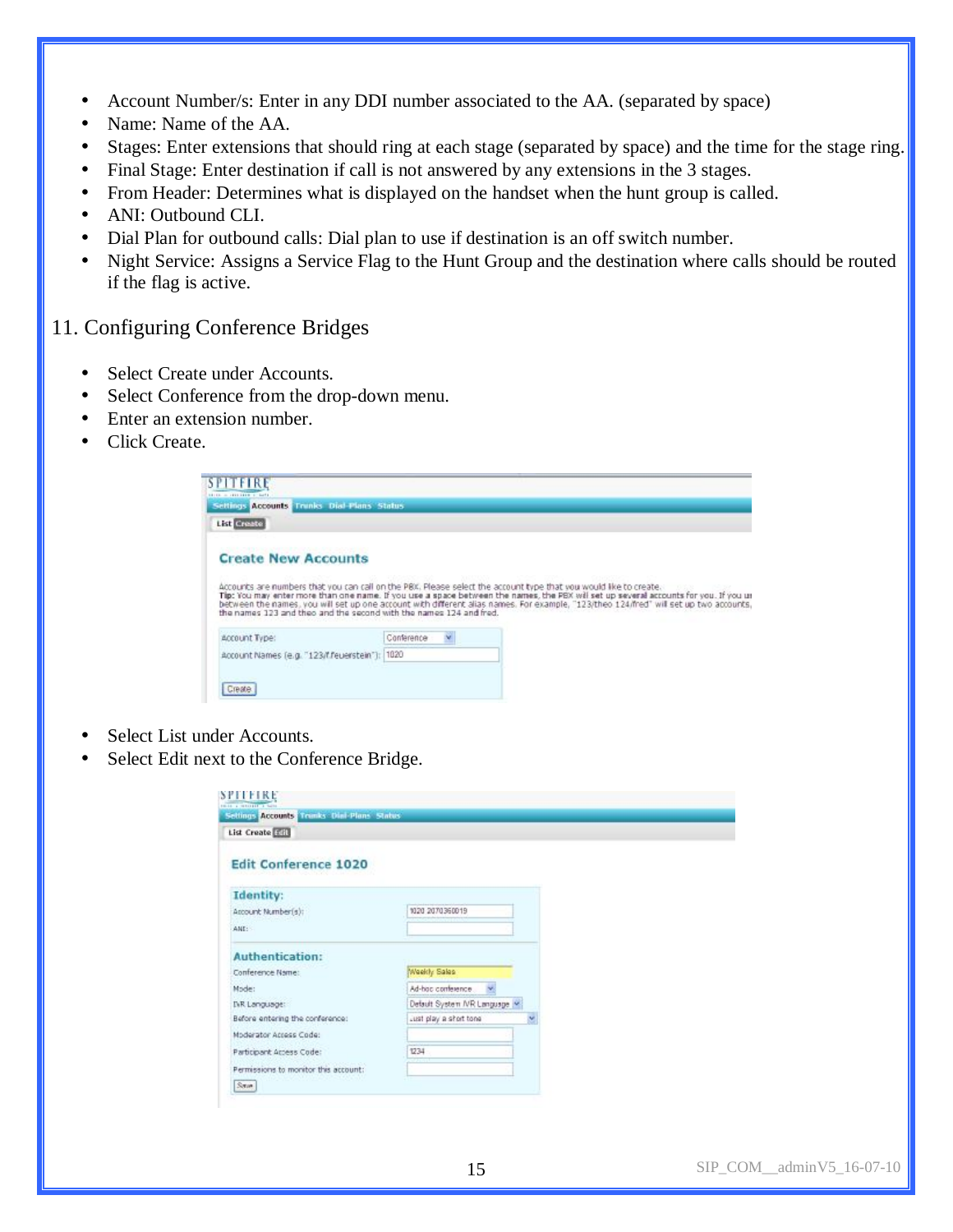- Account Number/s: Enter in any DDI number associated to the Conference Bridge. (separated by space)
- Name: Name of the Conference Bridge.
- Mode: Select "Ad Hoc".
- $\bullet$  Before entering the conference: Callers can be requested to record their names  $1<sup>st</sup>$  which will then be played to other callers already in the conference.
- Participant Access Code: Password that callers should use to enter the Conference.

## 12. Configuring Calling Cards:

• Select "Accounts/Create/Calling Card". Assign a number to the calling card and click "Save".

|              | Admin                                                                                                                                                                                                                                                                                                                                                                                                                     |
|--------------|---------------------------------------------------------------------------------------------------------------------------------------------------------------------------------------------------------------------------------------------------------------------------------------------------------------------------------------------------------------------------------------------------------------------------|
|              |                                                                                                                                                                                                                                                                                                                                                                                                                           |
|              |                                                                                                                                                                                                                                                                                                                                                                                                                           |
|              | Accounts are numbers that you can call on the PBX. Please select the account type that you would like to create.<br>Tip: You may enter more than one name. If you use a space between the names, the PBX will set up several accounts for you. If you use a slash<br>between the names, you will set up one account with different alias names. For example, "123/theo 124/fred" will set up two accounts, the first with |
| Calling Card |                                                                                                                                                                                                                                                                                                                                                                                                                           |
|              |                                                                                                                                                                                                                                                                                                                                                                                                                           |
|              |                                                                                                                                                                                                                                                                                                                                                                                                                           |
|              | Settings Accounts, Trunks Dial-Plans, Status,<br>the names 123 and theo and the second with the names 124 and fred.<br>Account Names (e.g. "123/f.feuerstein"): 100                                                                                                                                                                                                                                                       |

• Return to "List" and click the edit button next to the newly created calling card to display the screen show in figure 2. Fill in the details and click "Save"

| <b>Settings Accounts Trunks Dial-Plans Status</b> |                          |
|---------------------------------------------------|--------------------------|
| <b>List Create Edit</b>                           |                          |
|                                                   |                          |
|                                                   |                          |
| <b>Edit Calling Card 100</b>                      |                          |
|                                                   |                          |
| <b>Identity:</b>                                  |                          |
| Account Number(s):                                | 100                      |
| <b>Behavior:</b>                                  |                          |
| Dial Plan:                                        | all<br>$\checkmark$      |
| ANI:                                              | 20760812345              |
| Send daily CDR report to:                         | joe.bolggs@company.co.uk |
| Callback:                                         | $O$ on $\odot$ off       |
| Caller-ID:                                        | ○ Show ⊙ Block           |
| Allow calling accounts on the PBX:                | ○ Allow ⊙ Don't Allow    |
| Entering telephone numbers:                       | User must press pound    |
| Read out balance when lower than (e.g. "1.00"):   |                          |
| Permissions to monitor this account:              |                          |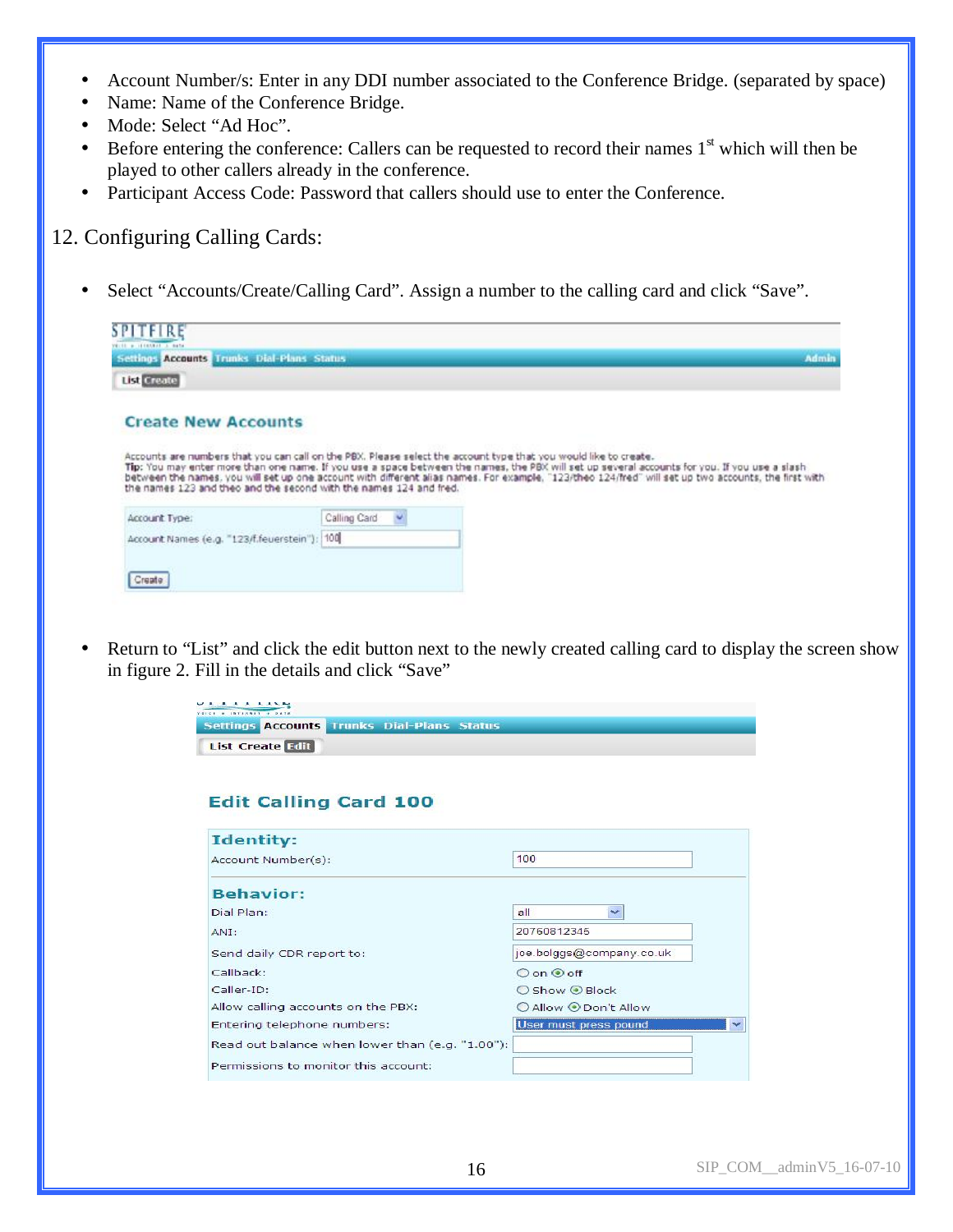- Account Number(s): Extension number for the calling card. A DDI can also be assigned to dial the calling card directly from external devices.
- Dial Plan: Assign a dial plan for the calling card to use.
- ANI: CLI sent when an external call is made from the calling card.
- Send daily CDR report to: PBX will send an email on a daily basis listing all calls made using the calling card.
- Callback: Set to "On" if calling card will be used for call backs, set to "Off" if it will be used as a standard calling card.
- Allow calling accounts on PBX: Leave set to "Block"
- Entering telephone numbers: Leave set to "User must press pound"
- Permissions to monitor account: If left blank then all users can monitor the calling card use via a button on the handset, can restrict monitoring to certain extensions by inserting extension numbers.
- All other fields are not relevant and should be left as default.

# 13. Assigning Barge-In Permissions:

• Select "Accounts" and then edit the extension you want to assign barge in permissions to. Then click on the permissions tab, as show in figure 1.

## **SPITFIRE**

| Settings Accounts Trunks Dial-Plans Status                                                                                                                                                                                                                                             |          | Admin                                                                                                                                                                                                                                                                                                                                                                                                                                                         |
|----------------------------------------------------------------------------------------------------------------------------------------------------------------------------------------------------------------------------------------------------------------------------------------|----------|---------------------------------------------------------------------------------------------------------------------------------------------------------------------------------------------------------------------------------------------------------------------------------------------------------------------------------------------------------------------------------------------------------------------------------------------------------------|
| List Create General Redirection Mailbox Email Registration Remission                                                                                                                                                                                                                   |          |                                                                                                                                                                                                                                                                                                                                                                                                                                                               |
| <b>Edit Extension 3016 2070360016</b>                                                                                                                                                                                                                                                  |          |                                                                                                                                                                                                                                                                                                                                                                                                                                                               |
| for the system. The permission to override DND is useful for assistant extensions that are responsible for screening cals. Please define the<br>permissions as a list of extensions, seperated by space. You may use wildcards, for example """ to match all extensions of the domain. |          | On this page you can define what permissions the extension has. The permission to manage the domain should be given only to persons who are<br>allowed to change passwords, create or delete accounts, change dial plans and rates, and so forth. The permissions to jump into calls and listen to<br>conversations may be legally restricted in certain countries; please use extra caution here. This feature can be completely disabled by the license key |
| <b>Administration Permissions:</b>                                                                                                                                                                                                                                                     |          |                                                                                                                                                                                                                                                                                                                                                                                                                                                               |
| Domain Administrator:                                                                                                                                                                                                                                                                  | Con @off |                                                                                                                                                                                                                                                                                                                                                                                                                                                               |
| <b>Call Permissions:</b>                                                                                                                                                                                                                                                               |          |                                                                                                                                                                                                                                                                                                                                                                                                                                                               |
| Barge into calls of the following extensions:                                                                                                                                                                                                                                          | 3017     |                                                                                                                                                                                                                                                                                                                                                                                                                                                               |
| Teaching (whisper mode) for the following extensions:                                                                                                                                                                                                                                  | 3017     |                                                                                                                                                                                                                                                                                                                                                                                                                                                               |
| Listen in to cals of the following extensions:                                                                                                                                                                                                                                         | 3017     |                                                                                                                                                                                                                                                                                                                                                                                                                                                               |
| Call the following extensions even if DND is set:                                                                                                                                                                                                                                      |          |                                                                                                                                                                                                                                                                                                                                                                                                                                                               |
| Intercom to the following extensions:                                                                                                                                                                                                                                                  |          |                                                                                                                                                                                                                                                                                                                                                                                                                                                               |
|                                                                                                                                                                                                                                                                                        |          |                                                                                                                                                                                                                                                                                                                                                                                                                                                               |
|                                                                                                                                                                                                                                                                                        |          |                                                                                                                                                                                                                                                                                                                                                                                                                                                               |

 *Figure 1* 

- Enter in the extension number/s (separated by a space) that this user may barge into. To barge into all extension enter **\***
- Click Save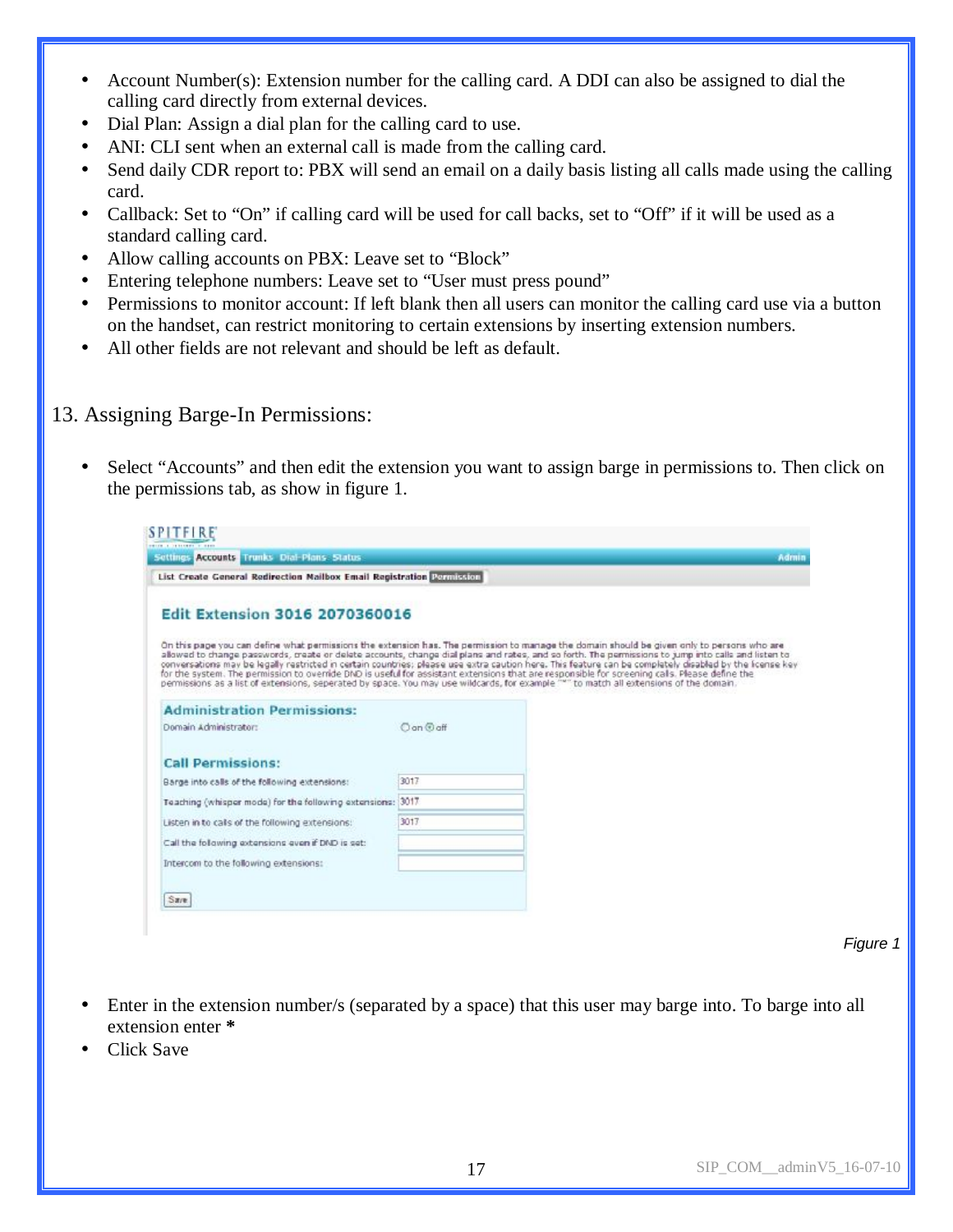# Installing the TAPI Driver:

- The TAPI driver can be installed from the following link: <http://www.pbxnsip.com/download-software/software.php>
- Click on "Run" and install the Driver using the install wizard.
- Reboot the PC. **(Not prompted for a reboot but is required)**

## Configuring the TAPI Driver:

- Open Outlook and select Contacts:
- Click on "Auto Dialer" as shown in figure 1.

| Edit<br>View<br><b>Actions</b><br>File<br>Tools<br>Go | Help                                                   |
|-------------------------------------------------------|--------------------------------------------------------|
| $-100$<br><b>New</b>                                  | <sup>9</sup> O Find<br>Type a contact to find<br>山     |
| 中 Back (c)<br>m                                       | <b>Address Cards</b><br>AutoDialer                     |
| <b>Folder List</b>                                    | <b>Contacts</b>                                        |
| All Folders<br>Mailbox - Dale Ellwood                 | <b>Dale Ellwood</b><br><b>Business:</b><br>02075013018 |

• On the "New Call" screen, click "Dialing Options"

| File                                  | Edit & New Call      |                                                 |              |                    |
|---------------------------------------|----------------------|-------------------------------------------------|--------------|--------------------|
| $S = New$<br>$\overline{\phantom{a}}$ | Number to dial       |                                                 |              |                    |
| ಳ<br><b>C</b> Bar                     | Contact:             | Dale Ellwood                                    | ×            | Open Contact       |
| Folder Li                             | Number:              | 02075013018                                     | v            | Dialing Properties |
| All Folders                           |                      | Create new Journal Entry when starting new call |              |                    |
| a @ Mailbox<br>Ava                    | Call status: On hook |                                                 |              |                    |
|                                       | Start Call           | Dialing Options<br>End Call                     |              | Close              |
| ₩                                     | <b>MILLIGA</b>       | Mobilet                                         | 117747468147 |                    |

• On the Dialing Options page, select "pbxnsip PBX" from the drop down list under the "Connect using line" as shown in Figure 3.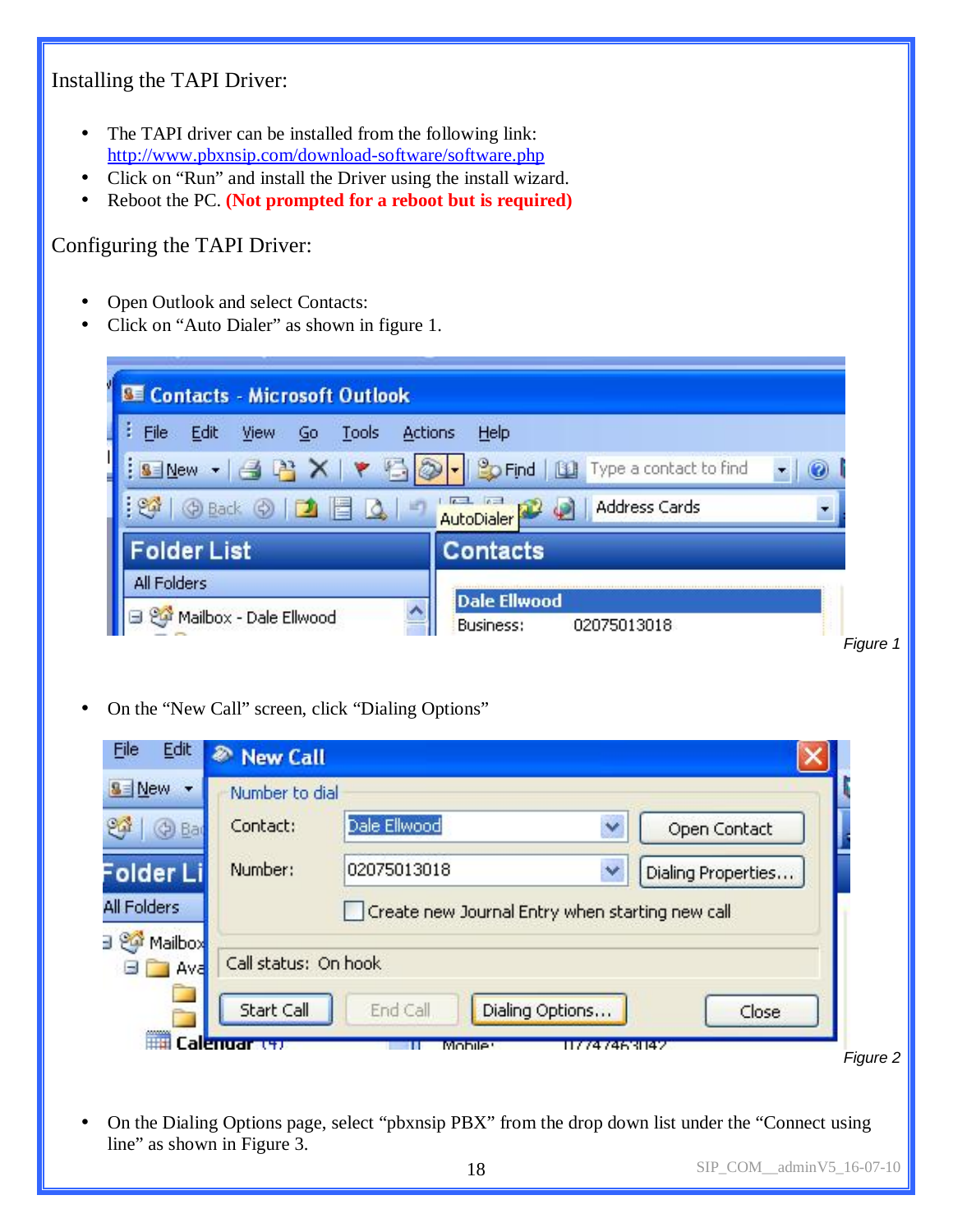| Settings for speed dialing<br>Name                            | Phone number |   |                 |
|---------------------------------------------------------------|--------------|---|-----------------|
|                                                               |              | v | Add             |
| Name                                                          | Number       |   | Delete          |
|                                                               |              |   |                 |
|                                                               |              |   |                 |
|                                                               |              |   |                 |
|                                                               |              |   |                 |
|                                                               |              |   |                 |
| Settings for phone number formatting and dialing              |              |   |                 |
| Automatically add country code to local phone numbers         |              |   |                 |
| Dialing Properties                                            |              |   |                 |
|                                                               |              |   |                 |
| Connect using line                                            |              |   |                 |
| pbxnsip PBX                                                   | v            |   | Line Properties |
| <b>TOSHIBA Software Modem</b><br>Eicon ISDN V.120 Modem (64K) |              |   | Cancel          |

• Click on "Line Properties"

| Username (e.g. 123)                   | 3020                     |
|---------------------------------------|--------------------------|
| Password (e.g. secret)                | ***********              |
| Password (repeat)                     | ***********              |
| Domain (e.g. company.com)             | daletest.spitfiretsp.net |
| Address of the PBX (e.g. 192.168.1.2) | pbx4.spitfiretsp.net     |
| Version 1.1                           | Cancel<br>OK             |
| Connect using line.                   |                          |
| pbxnsip PBX                           | Line Properties          |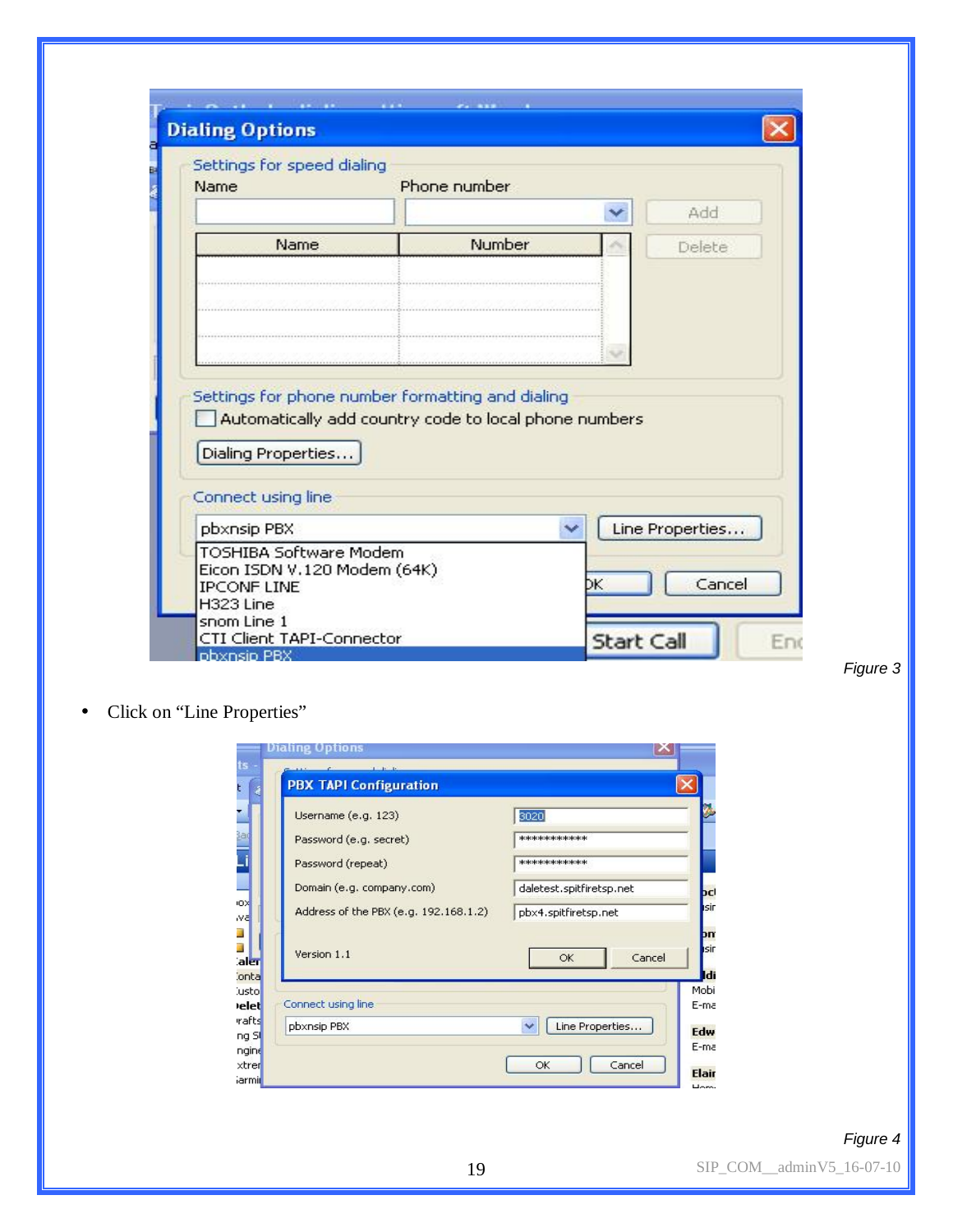- Fill in the SIP account details and Click "OK"
	- o Username: Extension Number
	- o Password: SIP Account password; can be obtained from the system administrator.
	- o Domain: Company Domain where SIP account is configured.
	- o Address of the PBX: PBX where Company domain is configured.
- Click OK and close the "New Call" screen.

## Dialing from Outlook Contacts:

- Select the contact in Outlook.
- Click "Auto Dialer"
- Click "Start Call" as shown in figure 5.

| Folder List                                                                        |                                                    | <b>Contacts</b>                                                                |                                                   |
|------------------------------------------------------------------------------------|----------------------------------------------------|--------------------------------------------------------------------------------|---------------------------------------------------|
| All Folders<br>3 SQ<br>Mailbox - Dale Ellwood<br>Avaya<br>ь<br>ACM                 |                                                    | <b>Dale Ellwood</b><br>Business:<br>02075013018<br>Mobile:<br>07747463018      | <b>Doctor Em</b><br>Business:<br><b>Dom Norto</b> |
| $\Box$ QE<br>Calendar (4)<br><b>THE</b><br>Contacts<br><b>Customers</b><br>н       | <b>New Call</b><br>₽<br>Number to dial<br>Contact: | Dale Ellwood<br>$\checkmark$                                                   | Open Contact                                      |
| Deleted Items (54<br>Đ<br>آھ<br>Drafts<br>Eng Stats<br>Engineers<br>$+$            | Number:                                            | 02075013018<br>$\checkmark$<br>Create new Journal Entry when starting new call | Dialing Properties                                |
| Extreme<br>Garmin<br>Hosted Solution<br>Đ<br>Inbox $(2)$<br><b>Interonarbility</b> | Start Call                                         | Call status: On hook<br>End Call<br>Dialing Options                            | Close                                             |

*Figure 5* 

- Your handset will ring, pick up the receiver or press the speaker button to connect the call.
- Close the "New Call" screen.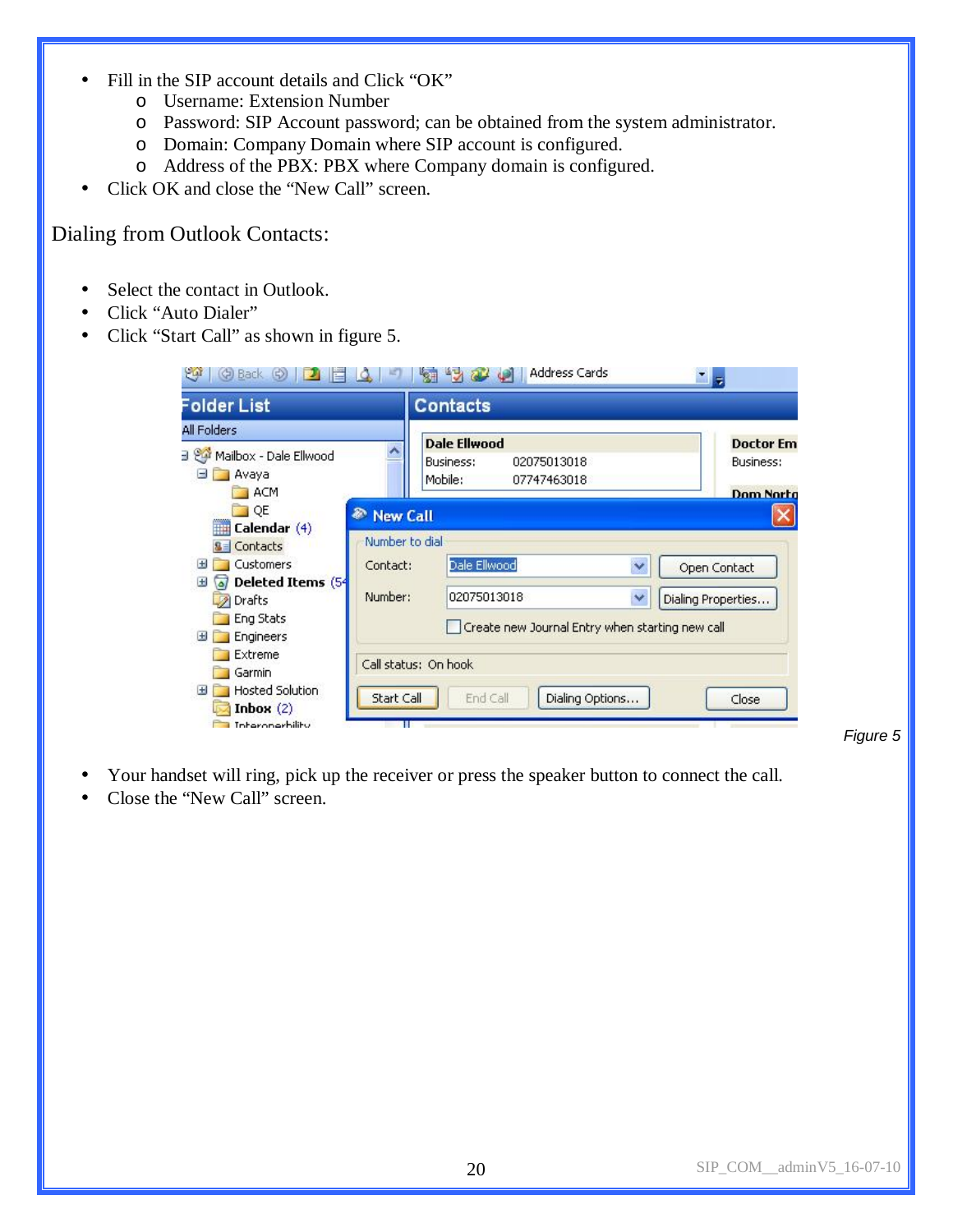## 14. Programming Tips:

- Consider the numbering plan carefully and consider future expansion.
- If possible match digits of the extension number to the last few digits of the DDI.
- Use the same number scheme for different types of accounts: Example:

| Extensions:                   | 2000 to 2099 |
|-------------------------------|--------------|
| Hunt groups:                  | 2100 to 2199 |
| Auto Attendants: 2200 to 2299 |              |
| Group Mailboxes: 2300 to 2399 |              |

- Create Dial Plans  $1<sup>st</sup>$ .
- Create extensions and configure handsets, once all handsets "up and running" start with system configuration.
- "Work Backwards" Example: When setting up AA or HG, create all destinations, service flags and group mailboxes needed for the AA or HG  $1<sup>st</sup>$ . This will prevent you "jumping" around the configuration.

Programming Tips continued……….

- Always set a final destination in Hunt Groups, even if the customer is adamant that someone will answer the call.
- When setting up an AA using the "Dial extension" feature ensure the options you configure in the AA do not clash with the extension numbers.
- 13. Glossary

| Auto Attendant        | An automated system designed to guide a caller through the options of a voice menu. Typically set to answer<br>and route incoming calls.                                                                                                                                                                                                                                                                    |                          |  |  |  |  |
|-----------------------|-------------------------------------------------------------------------------------------------------------------------------------------------------------------------------------------------------------------------------------------------------------------------------------------------------------------------------------------------------------------------------------------------------------|--------------------------|--|--|--|--|
| <b>Blind Transfer</b> | Where one user transfers a call to another user without notifying the recipient. It is also known as unsupervised<br>transfer or cold transfer.                                                                                                                                                                                                                                                             |                          |  |  |  |  |
| Call Forward          | A feature that allows an incoming call to a called party which would be otherwise unavailable, to be redirected<br>to a mobile telephone or other telephone number where the desired called party is situated.                                                                                                                                                                                              |                          |  |  |  |  |
| Call Hold             | Allows a system user to manually place a call on hold, so the incoming caller cannot hear your conversation.                                                                                                                                                                                                                                                                                                |                          |  |  |  |  |
| Call Pick Up          | Call Pickup allows a user to answer a call presented to another extension.                                                                                                                                                                                                                                                                                                                                  |                          |  |  |  |  |
| Call Transfer         | Call Transfer allows another party to be placed on hold and transferred to another destination number.                                                                                                                                                                                                                                                                                                      |                          |  |  |  |  |
| Call Waiting          | A feature that allows a user to be notified of another incoming call while a call is already in progress, and gives<br>the user the ability to answer the other call.                                                                                                                                                                                                                                       |                          |  |  |  |  |
| Codec                 | Codec is a term that arises from the Compression -Decompression or enCOder/DECoder process. It is used for<br>software or hardware devices that can convert or transform a data stream. An audio codec converts analog<br>audio signals into digital signals for transmission or storage. A receiving device then converts the digital signals<br>back to analog using an audio decompressor, for playback. |                          |  |  |  |  |
| Conference Bridge     | Allows both internal and external telephone users to dial into a pre-configured conference set up by the system<br>administrator.                                                                                                                                                                                                                                                                           |                          |  |  |  |  |
| <b>DDI</b>            | Direct Dialing Inward. It allows a caller outside a company to call an internal extension, or group of extensions,<br>without going through the switchboard.                                                                                                                                                                                                                                                |                          |  |  |  |  |
| Domain                | A company's individual partition on the hosted telephone system.                                                                                                                                                                                                                                                                                                                                            |                          |  |  |  |  |
| Do Not Disturb        | This is the ability to temporarily stop incoming calls to a user's telephone.                                                                                                                                                                                                                                                                                                                               |                          |  |  |  |  |
|                       | 21                                                                                                                                                                                                                                                                                                                                                                                                          | SIP COM adminV5 16-07-10 |  |  |  |  |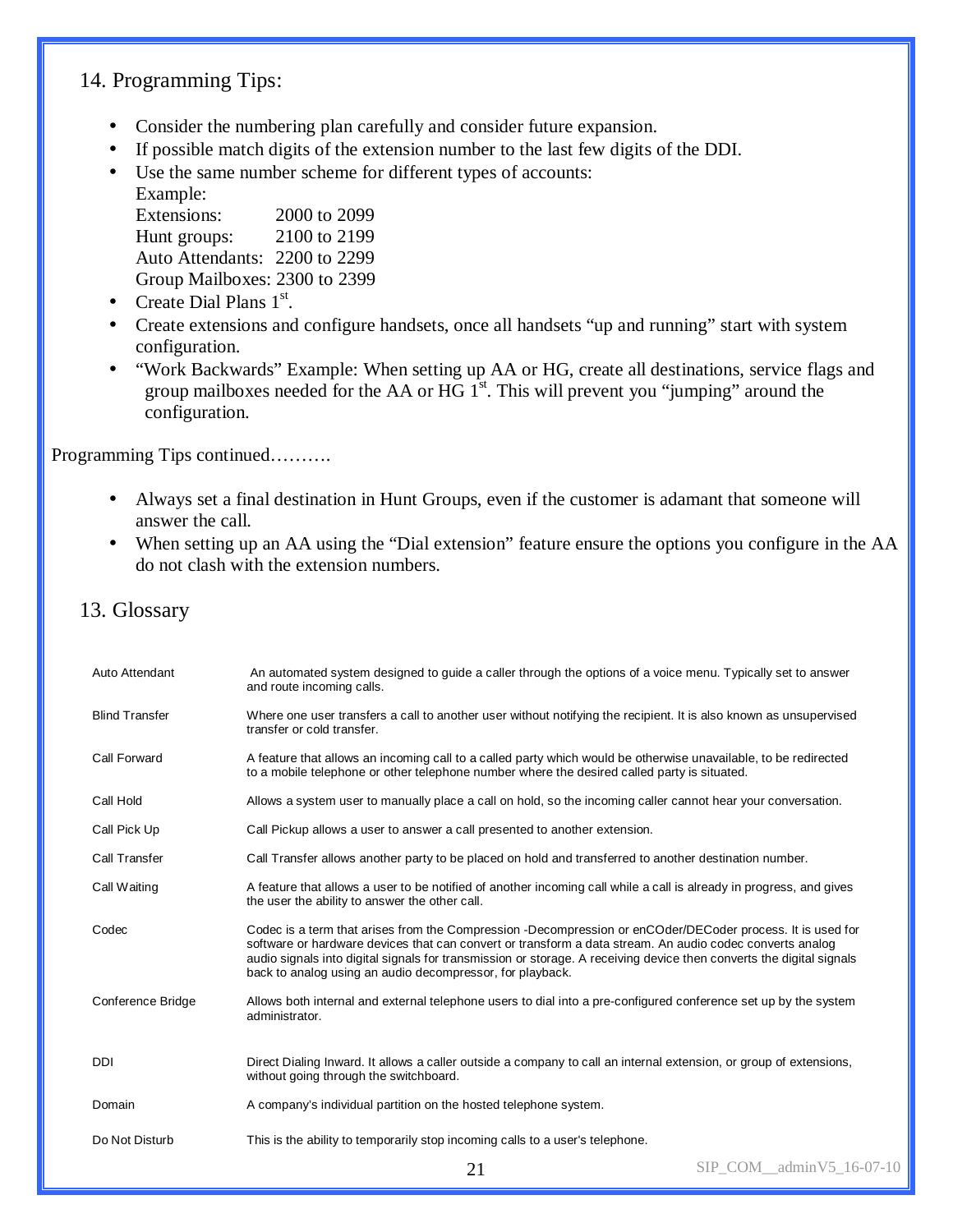| <b>DSL</b>           | Digital Subscriber Line. A family of digital telecommunications protocols designed to allow high speed data<br>communication over the existing copper telephone lines between end-users and telephone companies. Also<br>known as xDSL.                                                                                                                                                                                                                                                                                                                                                                                                                   |                          |
|----------------------|-----------------------------------------------------------------------------------------------------------------------------------------------------------------------------------------------------------------------------------------------------------------------------------------------------------------------------------------------------------------------------------------------------------------------------------------------------------------------------------------------------------------------------------------------------------------------------------------------------------------------------------------------------------|--------------------------|
| G.711                | 3 kHz audio encoded at 64-kbps. G.711 is PCM audio, the format used for voice delivery over traditional<br>telephone networks and exchanges.                                                                                                                                                                                                                                                                                                                                                                                                                                                                                                              |                          |
| <b>Hot Desking</b>   | Enables a telephone user to log in and out of any telephone on the system.                                                                                                                                                                                                                                                                                                                                                                                                                                                                                                                                                                                |                          |
| Hunt groups          | A Hunt Group is a collection of users handling similar types of calls, e.g. a sales department. An incoming caller<br>wishing to speak to Sales can ring one number but the call can be answered by any number of extensions that<br>are members of the Hunt Group.                                                                                                                                                                                                                                                                                                                                                                                       |                          |
| Jitter               | A term used to describe the variance in delay/latency of transmitted data packets.                                                                                                                                                                                                                                                                                                                                                                                                                                                                                                                                                                        |                          |
| Lag                  | Lag is the term used to indicate the extra time taken by a packet of data to travel from the source computer to<br>the destination computer and back again. The lag may be caused by poor networking or by inefficient or<br>excessive processing.                                                                                                                                                                                                                                                                                                                                                                                                        |                          |
| Latency              | Latency the time taken for a packet of data to be sent by an application, travel and be received by another<br>application.                                                                                                                                                                                                                                                                                                                                                                                                                                                                                                                               |                          |
| <b>Night Service</b> | The period outside normal working hours when the call centre is either directing or overflowing calls to another<br>answering point.                                                                                                                                                                                                                                                                                                                                                                                                                                                                                                                      |                          |
| Overflow Group       | If all extensions in the Hunt Group are busy or not answered, another Hunt Group, called an Overflow Group,<br>can be used to take the calls. An overflow time can be set to stipulate how long a call will queue before being<br>passed to the Overflow Group.                                                                                                                                                                                                                                                                                                                                                                                           |                          |
| Packet               | A logically grouped unit of data. Packets contain a payload (the information to be transmitted), originator,<br>destination and synchronizing information. The idea with packets is to transmit them over a network so each<br>individual packet can be sent along the most optimal route to its. Packets are assembled on one end of the<br>communication and re-assembled on the receiving end based on the header addressing information at the front<br>of each packet. Routers in the network will store and forward packets based on network delays, errors and re-<br>transmittal requests from the receiving end.                                 |                          |
| Packet loss          | Packet loss is the term used to indicate the loss of data packets during transmission over a computer network.<br>This may happen on account of high network latency or on account of overloading of switches or routers that is<br>unable to process or route all the incoming data.                                                                                                                                                                                                                                                                                                                                                                     |                          |
| Packet Switching     | A means of economically sending and receiving data over alternate, multiple network channels. The premise<br>for packet switching is the packet, a small bundle of information containing the payload and routing information.<br>Packet switching takes data, breaks it down into packets, transmits the packets and does the reverse on the<br>other end. Packets can be sent in order and then be received in a different order - only to be put back in the<br>correct order in seconds. Although traditionally used for data, packet networks, especially well-managed ones,<br>are becoming suitable for real-time transmission of voice and video. |                          |
| <b>PBX</b>           | Private Branch exchange. A telephony/data switching system, usually located on customer premises and<br>belonging to the user. In contrast to Centrex which is largely located on the common carrier's premises?                                                                                                                                                                                                                                                                                                                                                                                                                                          |                          |
|                      |                                                                                                                                                                                                                                                                                                                                                                                                                                                                                                                                                                                                                                                           |                          |
| PoE                  | Power Over Ethernet (PoE) describes a system to transmit electrical power, along with data, to remote devices<br>over standard twisted-pair cable in an Ethernet network.                                                                                                                                                                                                                                                                                                                                                                                                                                                                                 |                          |
| <b>PSTN</b>          | Public Switched Telephone Network. The combination of local, long-distance, and international carriers that<br>make up the worldwide telephone network                                                                                                                                                                                                                                                                                                                                                                                                                                                                                                    |                          |
| QoS                  | Quality of Service - the ability of a network (including applications, hosts, and infrastructure devices) to deliver<br>traffic with minimum delay and maximum availability.                                                                                                                                                                                                                                                                                                                                                                                                                                                                              |                          |
| Redial               | A service feature that allows the user to dial, by depressing a single key or a few keys, the most recent<br>telephone number dialed.                                                                                                                                                                                                                                                                                                                                                                                                                                                                                                                     |                          |
| <b>RTP</b>           | Real Time Protocol (RTP) is a packet based communication protocol that adds timing and sequence<br>information to each packet to allow the reassembly of packets to reproduce real time audio and video<br>information. RTP is a transport used in IP audio and video environments.                                                                                                                                                                                                                                                                                                                                                                       |                          |
| <b>SIP</b>           | Session Initiation Protocol. An emerging Internet standard to facilitate mixed-media sessions over IP. Sessions<br>may span the range of services from voice-only to full multimedia conferencing; multipoint is also included.                                                                                                                                                                                                                                                                                                                                                                                                                           |                          |
| Soft phone           | IP telephony software that lets users send and receive calls from non-dedicated hardware, such as a PC. It is<br>typically used with a headset and microphone.                                                                                                                                                                                                                                                                                                                                                                                                                                                                                            |                          |
|                      | 22                                                                                                                                                                                                                                                                                                                                                                                                                                                                                                                                                                                                                                                        | SIP_COM_adminV5_16-07-10 |